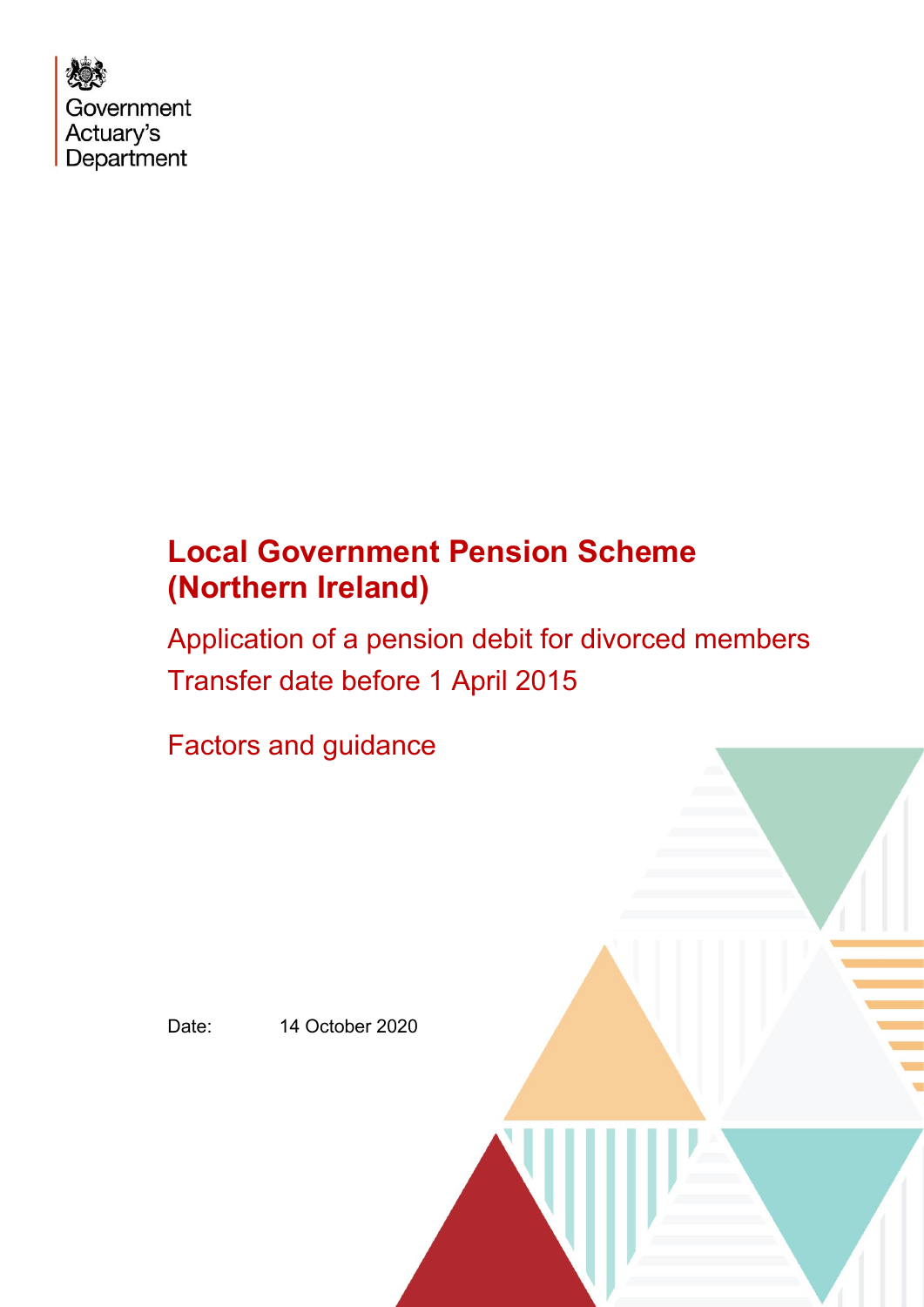## **Contents**

| $\mathbf 1$    | <b>Introduction</b>                                                                 | 1  |
|----------------|-------------------------------------------------------------------------------------|----|
| 2 <sup>1</sup> | <b>Background information</b>                                                       | 4  |
| 3              | Calculation of the pension debit                                                    | 6  |
| 4              | <b>Examples</b>                                                                     | 17 |
|                | <b>Appendix A: Assumptions underlying factors</b>                                   | 28 |
|                | Appendix B: Reduction to pension debits on early retirement in ill health           | 29 |
|                | Appendix C: Reduction to pension and retirement grant debits on early retirement in |    |
|                | normal health                                                                       | 31 |
|                | <b>Appendix D: Limitations</b>                                                      | 32 |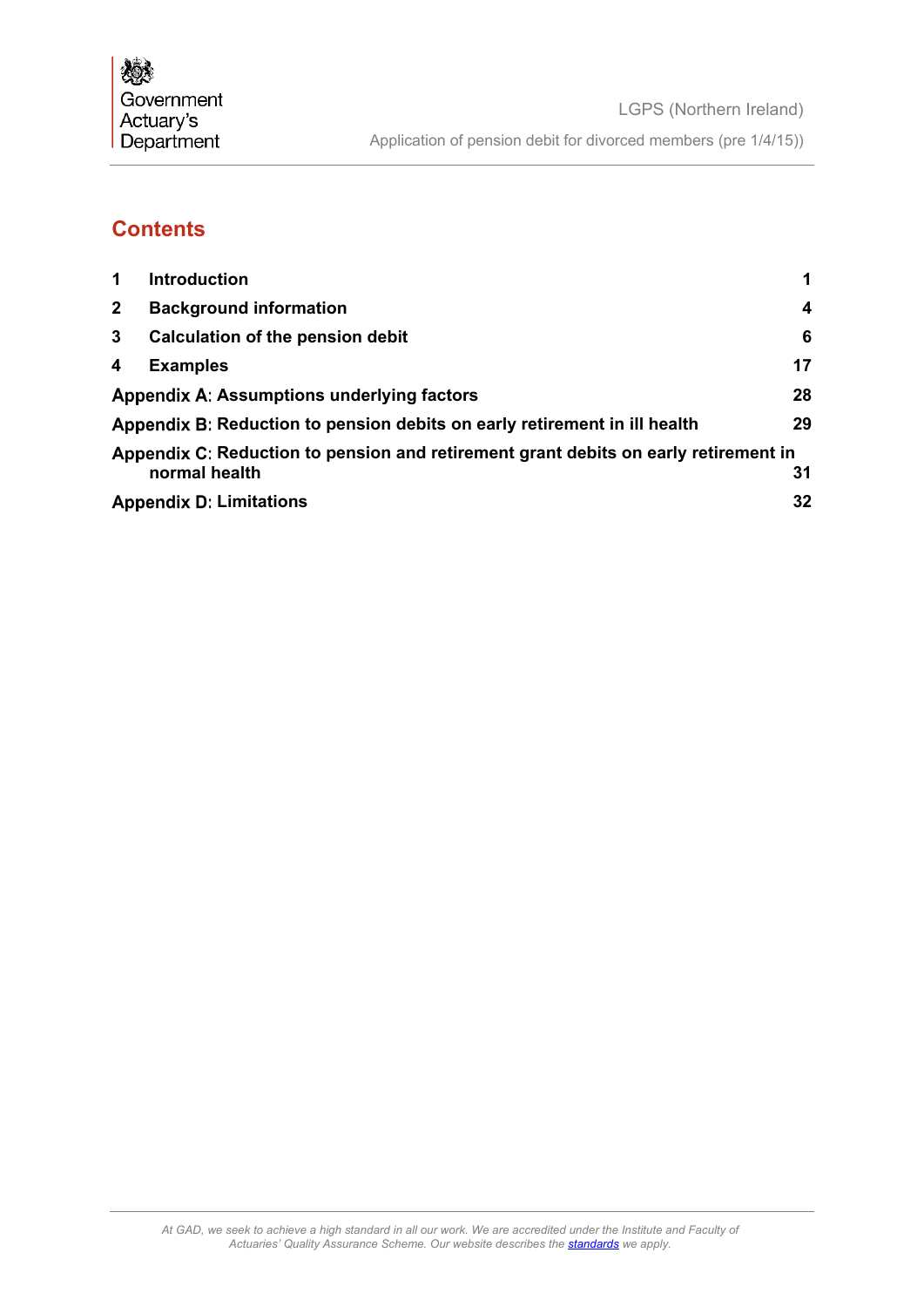## <span id="page-2-0"></span>**1 Introduction**

- 1.1 The Department for Communities ("DfC") is required under the Local Government Pension Scheme Regulations to issue actuarial guidance on the calculation of the pension debit applicable to a member's pension following divorce proceedings.
- 1.2 The purpose of this note is to provide DfC with factors to be used to calculate the pension debit applicable following the implementation of a Pension Sharing Order and accompanying guidance to demonstrate how these factors should be applied.
- 1.3 This guidance should only be used when the Transfer day is before 1 April 2015. Where the Transfer day is on or after 1 April 2015, the guidance note *'Local Government Pension Scheme (Northern Ireland): Application of a pension debit for divorced members: Transfer date from 1 April 2015'* should be applied.
- 1.4 The remainder of this introduction contains:
	- details of the implementation and future review of this guidance
	- the relevant legislative references, and
	- statements about third party reliance and liability
- 1.5 In the remainder of this note:
	- The second section provides background information
	- The third section describes the calculation of the pension debit
	- the fourth section provides some worked examples
	- Appendix A sets out the principal assumptions underlying the factors contained in this guidance note.
	- Appendix B contains the table of factors for the reduction in pension debits where the member subsequently retires early in ill-health
	- Appendix C contains the table of factors for the reduction in pension debits where the member subsequently retires early in normal health
	- Appendix D sets out some important limitations.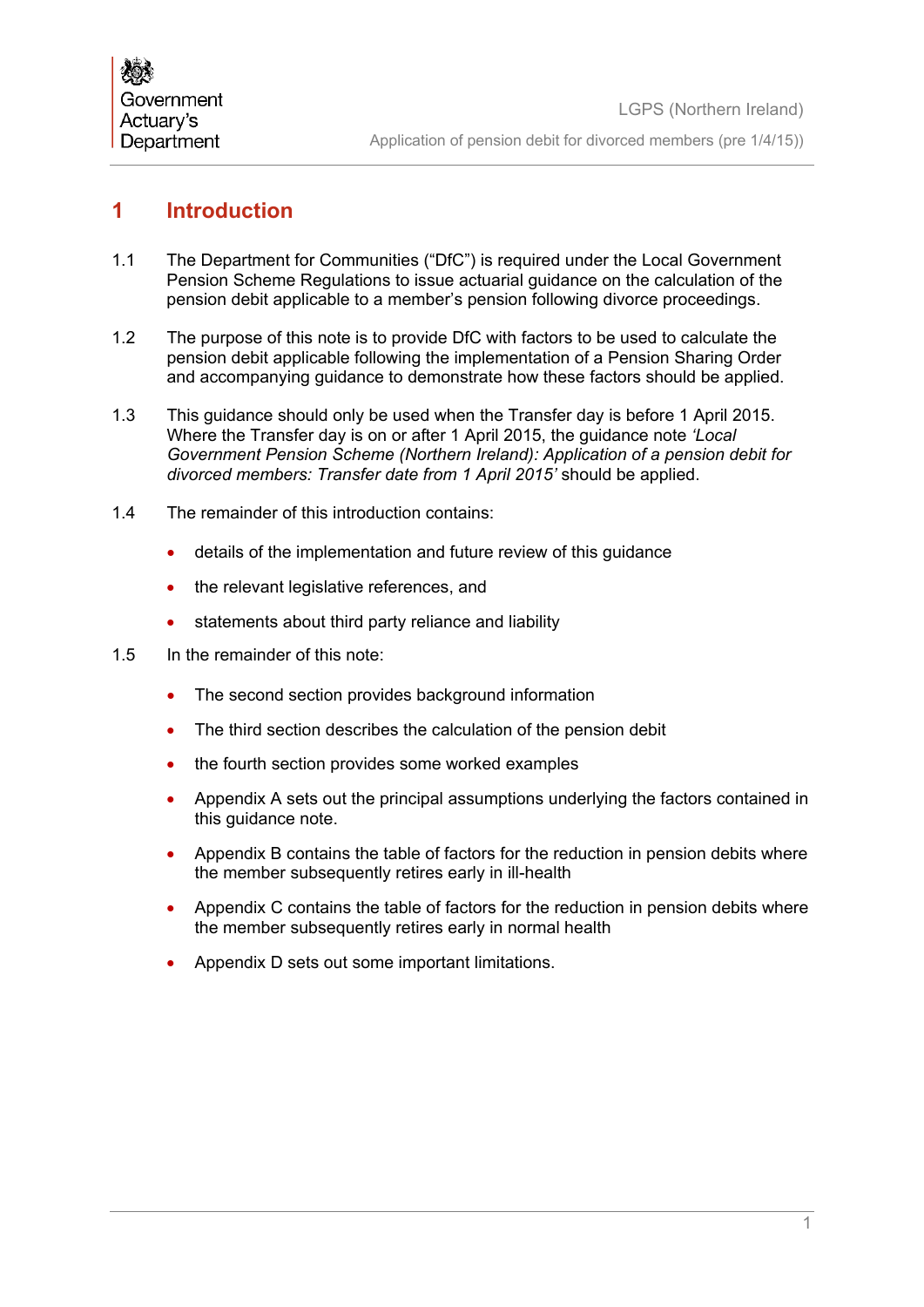## **Implementation and Review**

- 1.6 DfC is required to consult GAD before issuing actuarial guidance under Regulation 2(3) of The Local Government Pension Scheme Regulations (Northern Ireland) 2014 (SRNI 2014/188) ("the 2014 Regulations"), as amended.
- 1.7 As part of this consultation, DfC has asked GAD to recommend actuarial guidance in respect of the regulations detailed above and in the regulatory references below. This document forms GAD's recommendation for the actuarial guidance required by these regulations.
- 1.8 This note only has effect when this guidance is issued by DfC to the Northern Ireland Local Government Officers' Superannuation Committee (NILGOSC) in accordance with Regulation 2(3) of the 2014 Regulations, and is subject to the implementation instructions provided at that time.
- 1.9 The factors provided in this Note have been prepared in light of our advice to DfC dated 30 October 2018 and its instructions following that advice.
- 1.10 This guidance is intended to supersede any factors or advice previously issued for the purposes of pension debit calculations, which rely on input from the scheme actuary. In particular, this guidance supersedes:

"Local Government Pension Scheme (Northern Ireland): Application of a pension debit for divorced members." dated 1 August 2013 (with factors updated 26 January 2015).

Factors contained in this note have been updated but the calculation methodology remains unchanged.

- 1.11 The factors contained in this guidance are reproduced from the latest consolidated factor workbook as at the date of this note and took effect in advance of this guidance note and apply from 7 January 2019. This implementation date has been determined by DfC. This guidance will apply with immediate effect upon receipt of the respective guidance.
- 1.12 This guidance has been written for pension administrators and assumes some knowledge of general pension terminology, and some familiarity with retirement calculations for the Local Government Pension Scheme (Northern Ireland). Any questions concerning the application of the guidance should, in the first instance, be referred to DfC.
- 1.13 The factors contained in this guidance will be subject to review periodically. This will depend on external circumstances, for example whenever there is a change in the SCAPE basis; when changes in the actuarial assumptions adopted for other scheme factors take place; or following each future actuarial valuation where mortality and other relevant experience is reviewed or if other credible and material information comes to light.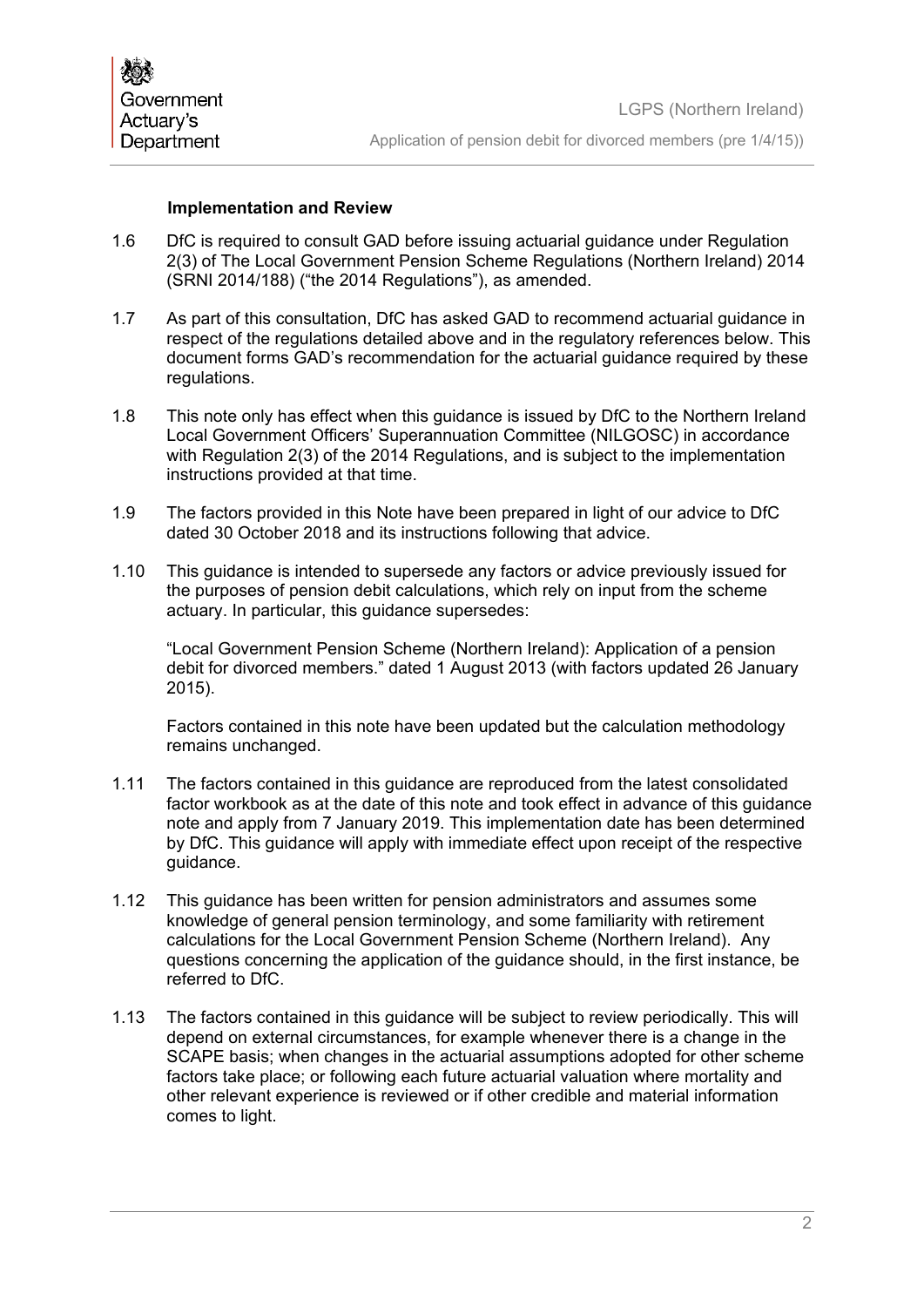## **Regulatory References**

- 1.14 This guidance is designed to be consistent with the Welfare Reform and Pensions Act (Northern Ireland) Order 1999 ("the 1999 Order") and the Welfare Reform and Pensions Act 1999 ('the 1999 Act') and associated regulations (Principally the Pension Sharing (Implementation and Discharge of Liability) Regulations (Northern Ireland) 2000).
- 1.15 Regulation 82(1) of the Local Government Pension Scheme (Administration) Regulations (Northern Ireland) 2009 (SR 2009/33) ("the Administration Regulations") states that the benefits payable to a pension debit member shall be reduced to take into account the debit to which the shareable rights of the pension debit member are subject under a pension sharing order. Regulation 82(2) further states that the amount of reduction shall be calculated in accordance with guidance issued by the Government Actuary.
- 1.16 Regulation 41 of the Local Government Pension Scheme (Benefits, Membership and Contributions) Regulations (Northern Ireland) 2009 (SR 2009/32) ("the Benefits Regulations") states that the Northern Ireland Local Government Officers' Superannuation Committee (NILGOSC) shall have regard to guidance issued by the Government Actuary as to the reduction of benefits payable in consequence of a pension debit created under Article 26(1)(a) of the 1999 Order or under Section 29(1)(a) of the 1999 Act.
- 1.17 Regulation 59(1) of the 2014 Regulations states that the administering authorities shall have regard to actuarial guidance issued by DfC as to the reduction of benefits payable in consequence of a pension debit.
- 1.18 Regulation 3(12) of the Local Government Pension Scheme (Amendment and Transitional Provisions) Regulations (Northern Ireland) 2014 (SRNI 2014/189) (the 'transitional regulations') requires that guidance issued by the Government Actuary under earlier regulations is to be treated as actuarial guidance issued by DfC as defined by the 2014 Regulations.
- 1.19 Any pension debit applied to benefits within the Earlier Schemes is debited under Regulations 20(3) and 20(4) of the Transitional Regulations.

#### **Third party reliance**

- 1.20 This guidance has been prepared for the use of DfC and the scheme administrators for the purposes of demonstrating the application of the factors covered by this guidance only. This guidance may be published on DfC and the scheme administrator's website but must not otherwise be reproduced, distributed or communicated in whole or in part to any other person without GAD's prior written permission.
- 1.21 Other than DfC and the scheme administrators, no person or third party is entitled to place any reliance on the contents of this guidance, except to any extent explicitly stated herein. GAD has no liability to any person or third party for any action taken or for any failure to act, either in whole or in part, on the basis of this guidance, whether or not GAD has agreed to the disclosure of its advice to the third party.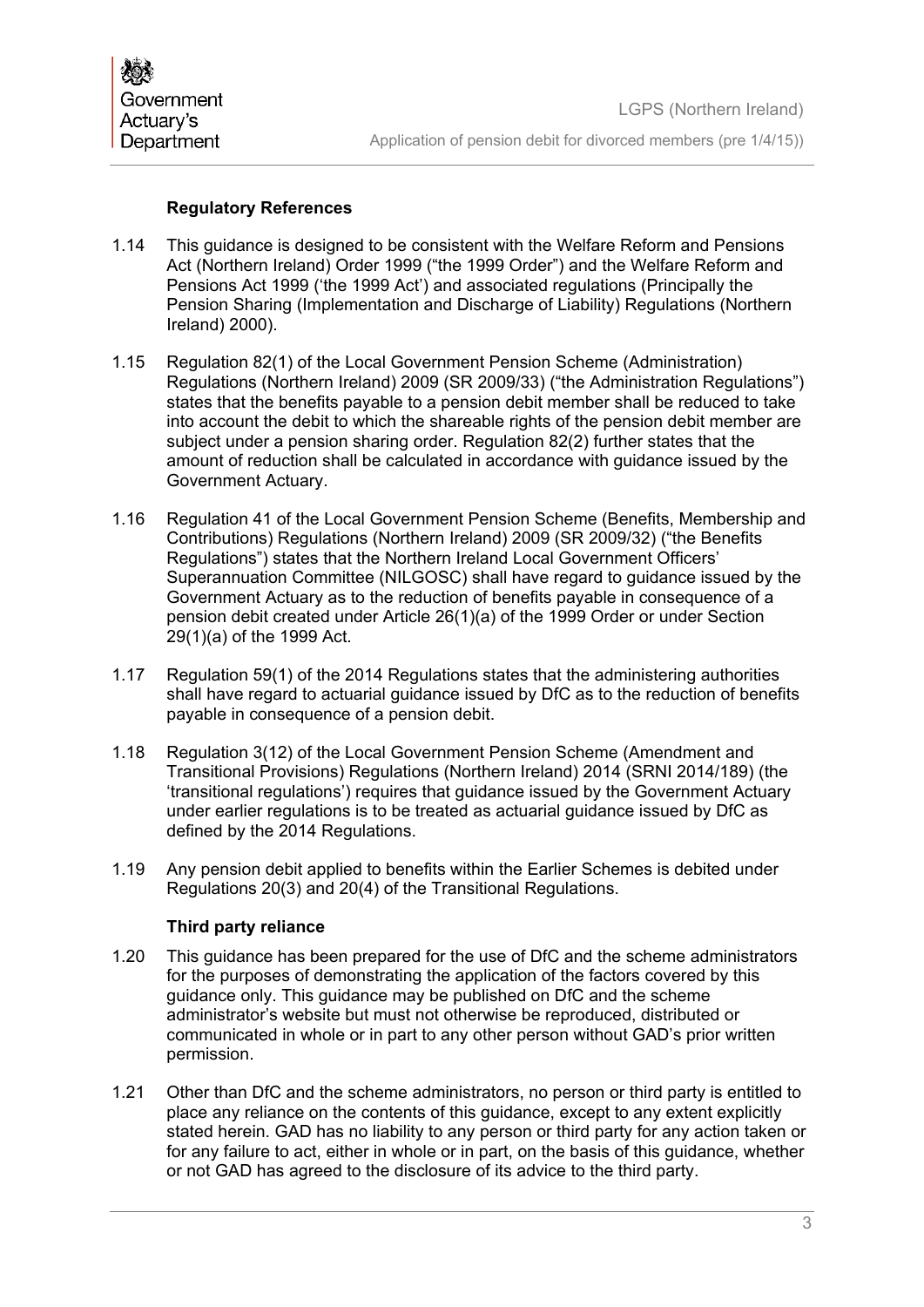## <span id="page-5-0"></span>**2 Background information**

- 2.1 Where a pension sharing order is issued by the Court, the former partner is allocated a percentage (up to 100%) of the member's benefits. Where a pension sharing order is issued by a Scottish Court, the former partner is normally allocated a monetary amount, which can then be converted into a percentage of the member's benefits. The member's benefits are reduced accordingly, and the former partner will hold benefits in their own right, independent of the scheme member.
- <span id="page-5-1"></span>2.2 The member's benefits will be reduced by the percentage allocated to their former partner. This reduction is known as a 'pension debit'.
- 2.3 The general principle is that the savings to the LGPS (Northern Ireland) arising from the pension debits are used to provide actuarially equivalent benefits to the member's former partner (the "pension credit" member).
- 2.4 It is assumed that the cash equivalent of a member's benefits for divorce purposes has already been determined in accordance with the latest GAD note *'The Local Government Pension Scheme (Northern Ireland): Pension Sharing Following Divorce – Calculation of Cash Equivalents'*.
- 2.5 For active and deferred members, the divorce cash equivalent used in the pension sharing order may be made up of separate cash equivalents calculated in respect of Critical Retirement Age ('CRA') membership, taper membership and Pension Age 65 ('PA65') membership. Furthermore, some elements of such membership will also be differentiated by whether the membership is based on eightieths or sixtieths accrual. For consistency, a debit should be calculated in respect of each element (tranche) of the cash equivalent. For further information on these membership elements, please refer to the GAD note on the calculation of divorce cash equivalents.
- 2.6 For active and deferred members, their pension debits should be revalued up to retirement in line with usual scheme rules applying to a deferred pension. In retirement, the pension debit increases in line with usual scheme rules and should be deducted from the member's total pension benefits. Note that GMP pension debits should be increased in line with GMP increases (in deferment and in payment). **Note that following the requirement to equalise GMPs, as set out in our letter** "GMP Equalisation: Calculations involving actuarial factors" **dated 10 December 2019, for members who reach State Pension age (SPA) on or after 6 April 2016 full pension increases in payment apply to GMP pension benefits and debits.**
- 2.7 On the member's death, if the member had formed a new eligible partnership, the pension debit will reduce the survivor's benefit available to a new eligible partner.
- 2.8 No partner's benefits will be payable to the member's ex-partner who was party to the divorce resulting in the pension sharing order (except in the event that the member entered into a new eligible partnership with his or her ex-partner).
- 2.9 If the member has dependent children, any child allowance payable should not be reduced as a result of a pension debit.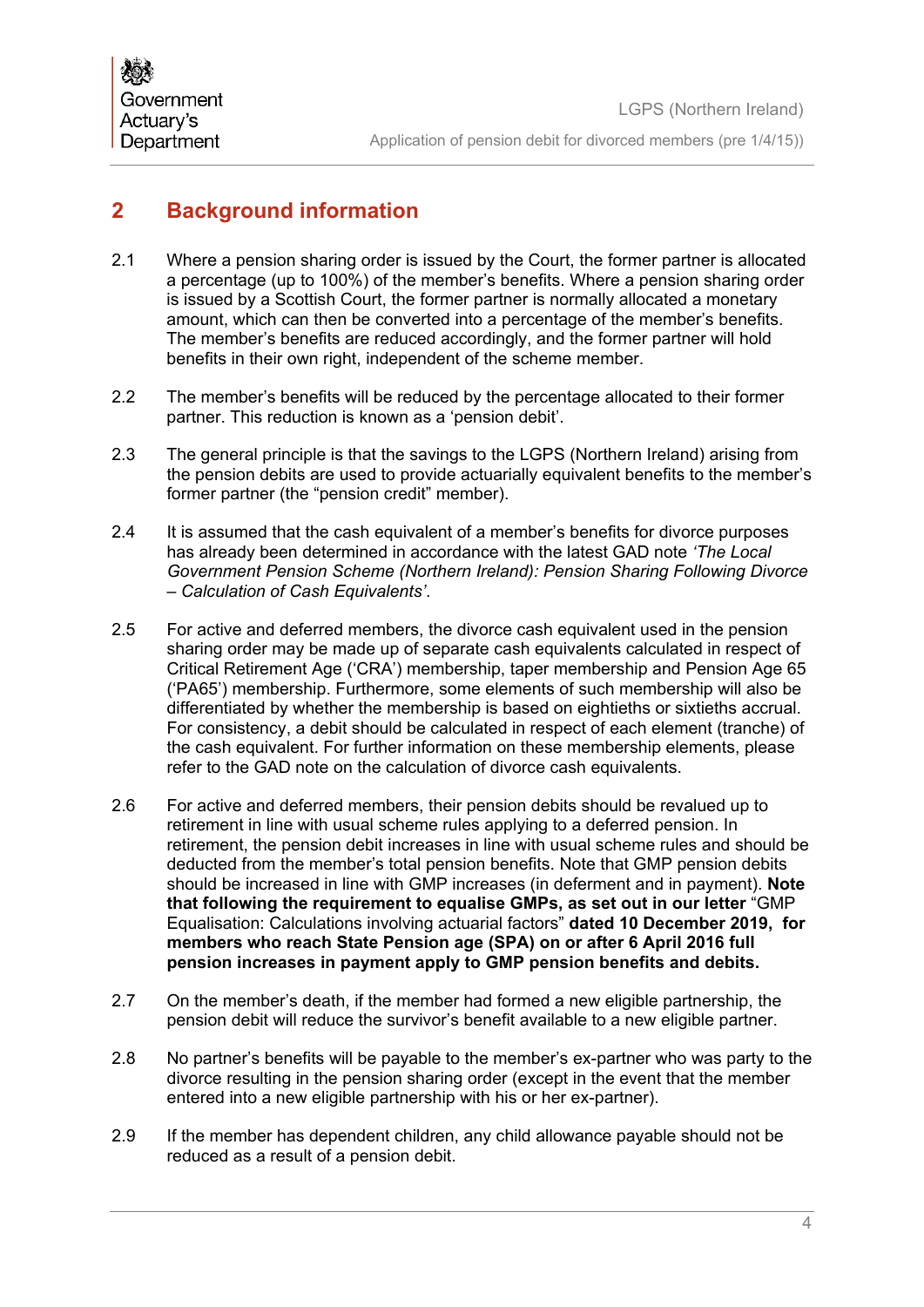- 2.10 No debit should be applied to the death grant payable on the death of a member who was contributing to the scheme at their death.
- 2.11 The methodology and instructions described in this note can be adopted and applied in respect of benefits for Councillor members.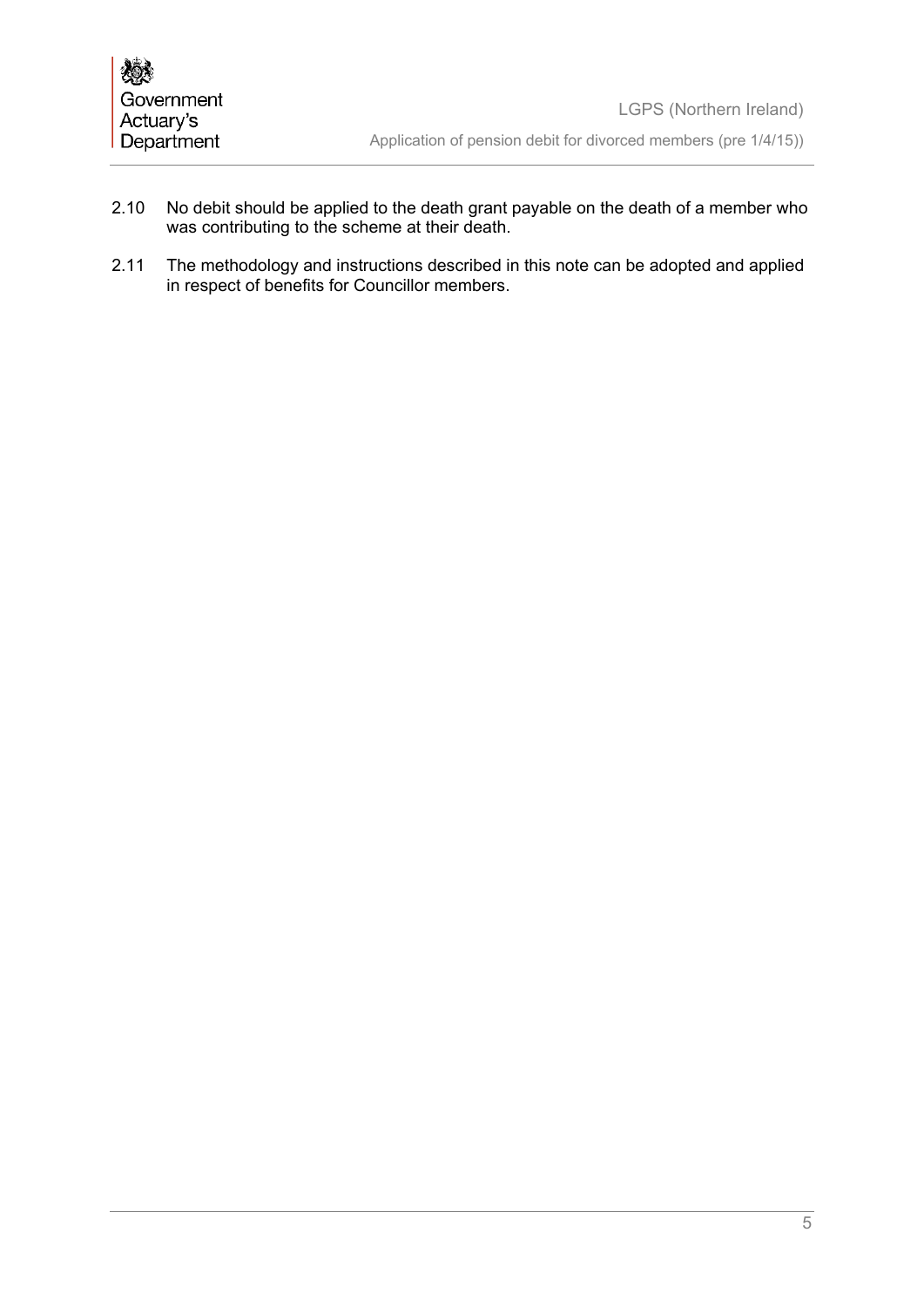## <span id="page-7-0"></span>**3 Calculation of the pension debit**

- 3.1 This section sets out the methodology for calculating the pension debit to be applied to the member's benefits following the issue of a pension sharing order by the Court.
- 3.2 This guidance applies where the transfer date is **before 1 April 2015**. Therefore, it is expected that the initial amount of the debit will have been calculated using previous versions of the guidance. The material relating to that calculation is retained for reference purposes only.

## **Appropriate percentage**

- 3.3 At times, most commonly for divorces in Northern Ireland (and in England and Wales), the pension sharing order will specify the percentage of the member's benefits that the ex-partner will be entitled to (the "appropriate percentage").
- 3.4 At other times, most commonly under Scottish law, the pension sharing order will specify a monetary amount ("MA"). In this case, the appropriate percentage for the pension debit ("the appropriate percentage") should be calculated as the ratio of the monetary amount and the cash equivalent of the member's benefits based on the member's total service at the Transfer day ("CE"):

#### *appropriate percentage = (MA ÷ CE) x 100%*

#### **Calculation**

- 3.5 There are two dates which are of relevance when determining the reduction to benefits to take into account for pension debits; the 'Transfer day' and the 'Valuation day'.
- 3.6 Section 26(8) of the 1999 Order and Section 29(8) of the 1999 Act define the Transfer day as the day on which the pension sharing order or provision takes effect. (The Transfer day is sometimes also referred to as the Effective date.)
- 3.7 Regulation 88 of the Administration Regulations defines the Valuation day as the first day of the Implementation Period. Section 31(1) of the 1999 Order and section 34(1) of the 1999 Act define the Implementation Period as the four month period that starts on the Transfer day, or if later, on the date the pension scheme has the prescribed information needed to implement the pension sharing order. (The Valuation day is sometimes referred to as the Implementation date or the Calculation date i.e. the date on which the administrators process the calculation.)
- <span id="page-7-1"></span>3.8 The calculation of the pension debit should be based on the status of the member at the Transfer day – i.e. whether they are an active, deferred or pensioner member at this date. The amount of benefits which the member is entitled to should also be taken at the Transfer day. This approach is consistent with the calculation of the cash equivalent which assumes that the member left service on the day immediately before the Transfer day.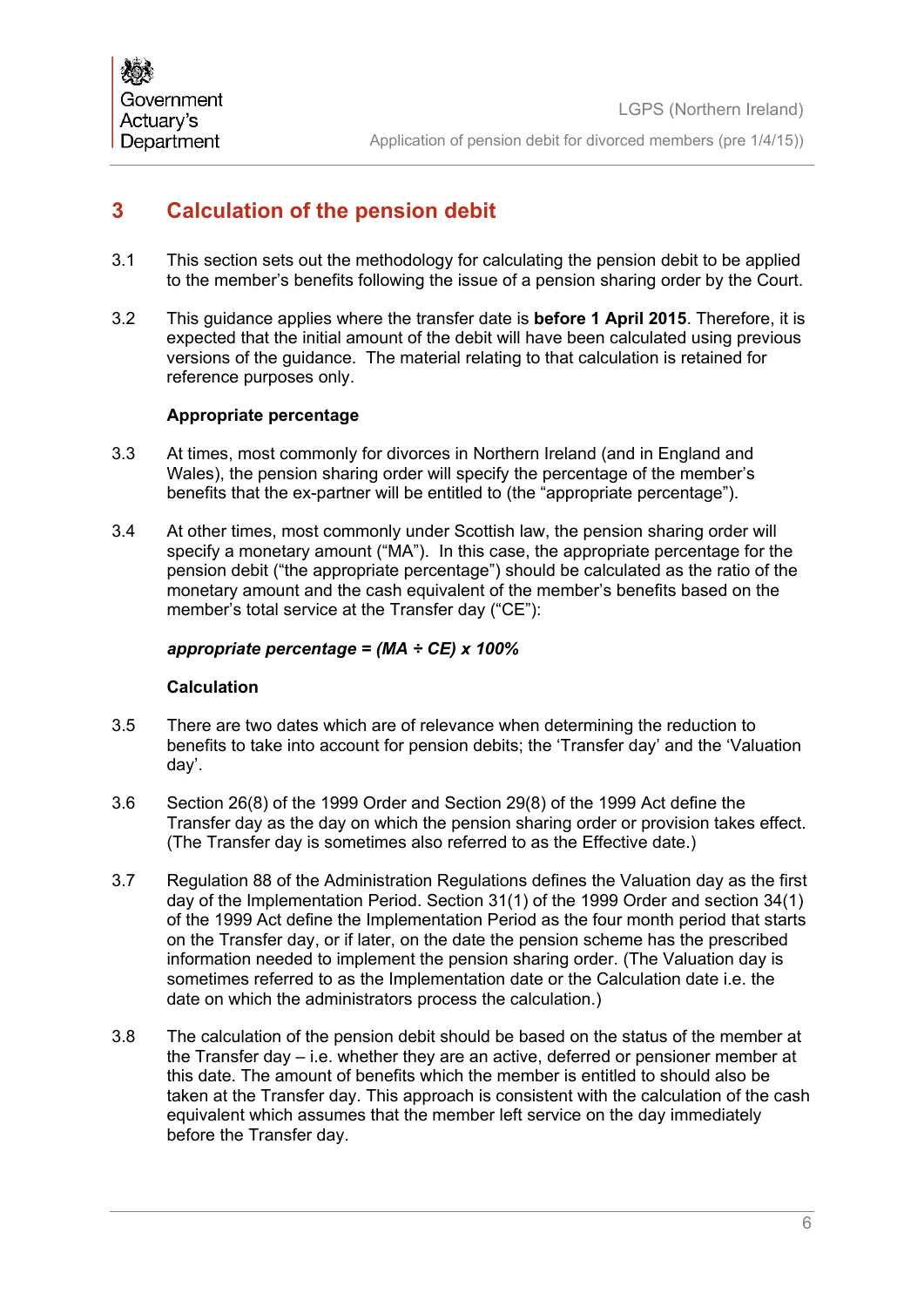3.9 In cases where the status of a member changes between the Transfer day and the Valuation day, paragraph [3.8](#page-7-1) above still applies. For the avoidance of doubt, this may lead to cases where benefits need to be clawed back by the administering or employing authority. For example, the retirement grant paid to a member who is active on the Transfer day but a pensioner on the Valuation day should be reduced even though it has already been paid because the member was active on the Transfer day. If authorities require any assistance with such cases then these cases could be referred to GAD, via DfC.

#### **Pension debit for a pensioner**

- 3.10 Where the member is a pensioner, the debit will apply to the member's own pension with effect from the Transfer day, and also to the pension payable to a future qualifying partner on the death of the member.
- 3.11 The debit applying to the member's pension ('MEMDEB') will be:

## *MEMDEB = Current member's pension x appropriate percentage / 100%*

- 3.12 The current member's pension is the rate of pension in payment at the Transfer day (inclusive of any prior divorce debits and scheme pays offsets). The last Pensions Increase ('PI') should be that awarded up to and including the April increase immediately before the Transfer day.
- 3.13 The full amount of pension may have been paid between the Transfer day and the Valuation day, for pensioner members. The authority may therefore need to recoup the debit that should have been applied to the member's pension in payment between the Transfer day and the Valuation day.
- 3.14 The debit applying to any future surviving qualifying partner's pension ('SURDEB') will be:

## *SURDEB = Current survivor's pension x appropriate percentage / 100%*

- 3.15 The current survivor's pension should be the rate of pension payable to the survivor if the member had died immediately before the Transfer day.
- 3.16 The debit applying to the Guaranteed Minimum Pension ('GMP') where 'PREGMPDEB' relates to annual GMP accrued before 6 April 1988 and 'POSTGMPDEB' relates to annual GMP accrued after 6 April 1988 – will be:

## *PREGMPDEB = Pre 88 GMP x appropriate percentage / 100%*

## *POSTGMPDEB = Post 88 GMP x appropriate percentage / 100%*

The section on Guaranteed Minimum Pension gives more details on the GMP.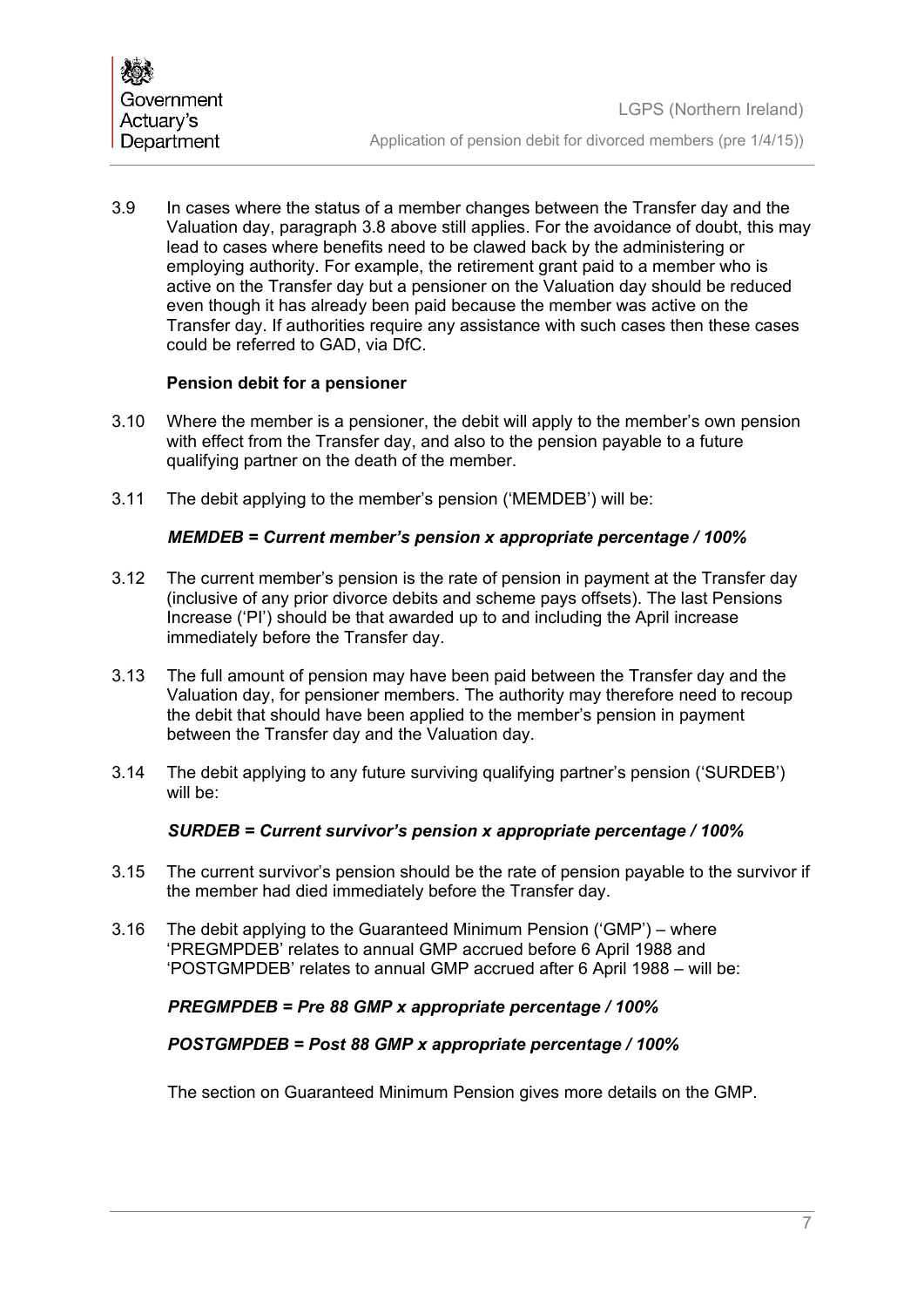- 3.17 For the avoidance of doubt, the member's pension, contingent survivor's pension, and GMP should be the same as used to calculate the member's cash equivalent for divorce purposes in accordance with the GAD note. For the member's pension, the pension used is the post-commutation pension.
- 3.18 Debits applying to the member's pension, contingent survivor's pension and GMP should be subtracted from the member's benefits. The reduced member's pension, contingent survivor's pension and GMP should then be increased in line with usual scheme rules – i.e. the reduced member's pension and contingent survivor's pension should be increased in line with PI each year from the April immediately before the Transfer day (unless the pensioner is under age 55 and not entitled to PI until age 55). The reduced GMP should be increased each year from the April immediately before the Transfer day in line with the GMP increases set out in paragraphs [3.59](#page-16-0) to [3.61.](#page-16-1)
- 3.19 For the avoidance of doubt, there is no debit to any retirement grant, which will already have been paid, or to any contingent children's pensions.

#### **Pension debit for a deferred pensioner**

- 3.20 Where the member is a deferred pensioner, the pension debit will apply to the member's pension at the point when the member's benefits come into payment. The debit should be applied separately to the different elements (tranches) of the divorce cash equivalent, i.e. to the member's benefits for CRA membership, taper membership and PA65 membership.
- 3.21 It may therefore be necessary to calculate several debits in relation to CRA membership, taper membership and PA65 membership.
- 3.22 Debits will also apply to any automatic retirement grant and to the pension payable to a future surviving qualifying partner on the member's death but not to any contingent children's pensions.
- 3.23 The principle for a deferred member is that the debits for each type of membership act like a deferred pension, which is subtracted from the member's benefits at retirement (see paragraph [3.29\)](#page-10-0).
- 3.24 Debits are calculated by reference to the benefits at exit i.e. to the pre-commutation pension and any automatic retirement grant.
- 3.25 The debit applying to each tranche of the member's pension will be:

## *MEMDEB = Member's pension at exit x appropriate percentage / 100%*

3.26 The retirement grant debit only applies to the automatic retirement grant (i.e. on service up to 31 March 2009 and membership from added years contracts that include a retirement grant). The debit applying to each tranche of the retirement grant will be:

## *RGDEB = Retirement grant at exit x appropriate percentage / 100%*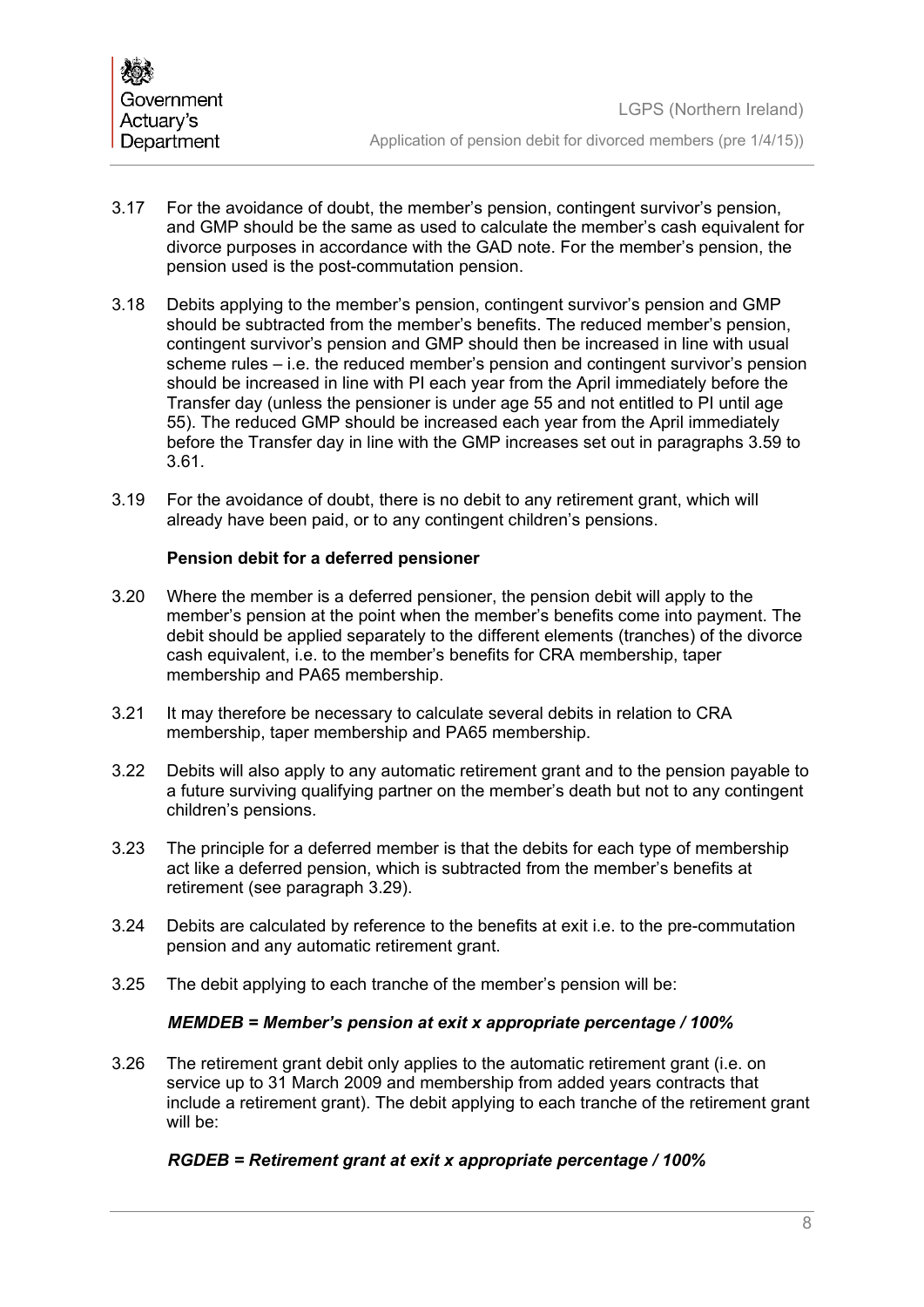There will not be any retirement grant debit in respect of service on or after 1 April 2009 (which is based on 1/60ths accrual).

3.27 The debit applying to any future surviving qualifying partner's pension will be:

#### *SURDEB = Survivor's pension at exit x appropriate percentage / 100%*

3.28 The debit applying to the GMP will be:

#### *PREGMPDEB = Pre 88 GMP at exit x appropriate percentage / 100%*

#### *POSTGMPDEB = Post 88 GMP at exit x appropriate percentage / 100%*

The section on Guaranteed Minimum Pension gives more details on the GMP.

- <span id="page-10-0"></span>3.29 At retirement, both the benefits and the debits should be revalued from the date of exit to the April immediately before the date of retirement, and the revalued debits should be subtracted from the respective revalued benefits. In the case of the member's pension, retirement grant and contingent survivor's pension, the benefit and the debit should be revalued in line with PI (but noting that the GMP is increased in accordance with paragraphs [3.59](#page-16-0) to [3.61\)](#page-16-1).
- 3.30 From retirement, the reduced benefits should be increased in line with usual scheme rules.

#### **Deferred benefits coming into payment before age 65 or CRA**

3.31 If the member's deferred pension comes into payment before age 65 or CRA (as relevant), whether on (voluntary) early retirement or on grounds of ill health, the debit applied should be reduced. This is because the debit will be applied over a longer period than was assumed when calculating the original debit, so a lower amount should be deducted.

For each tranche, the pension and retirement grant debits will be:

#### *MEMDEB x PI x ( 1 - MEMERFret )*

#### *RGDEB x PI x ( 1- RGERFret )*

where:

*MEMDEB* = Pension debit to the member's pension at exit

*RGDEB* = Pension debit to the retirement grant at exit

- *PI* = Pensions increase uprating factor between the date of exit and the April immediately before the date of retirement
- *MEMERFret* = Early retirement factor applied to the member's pension see also below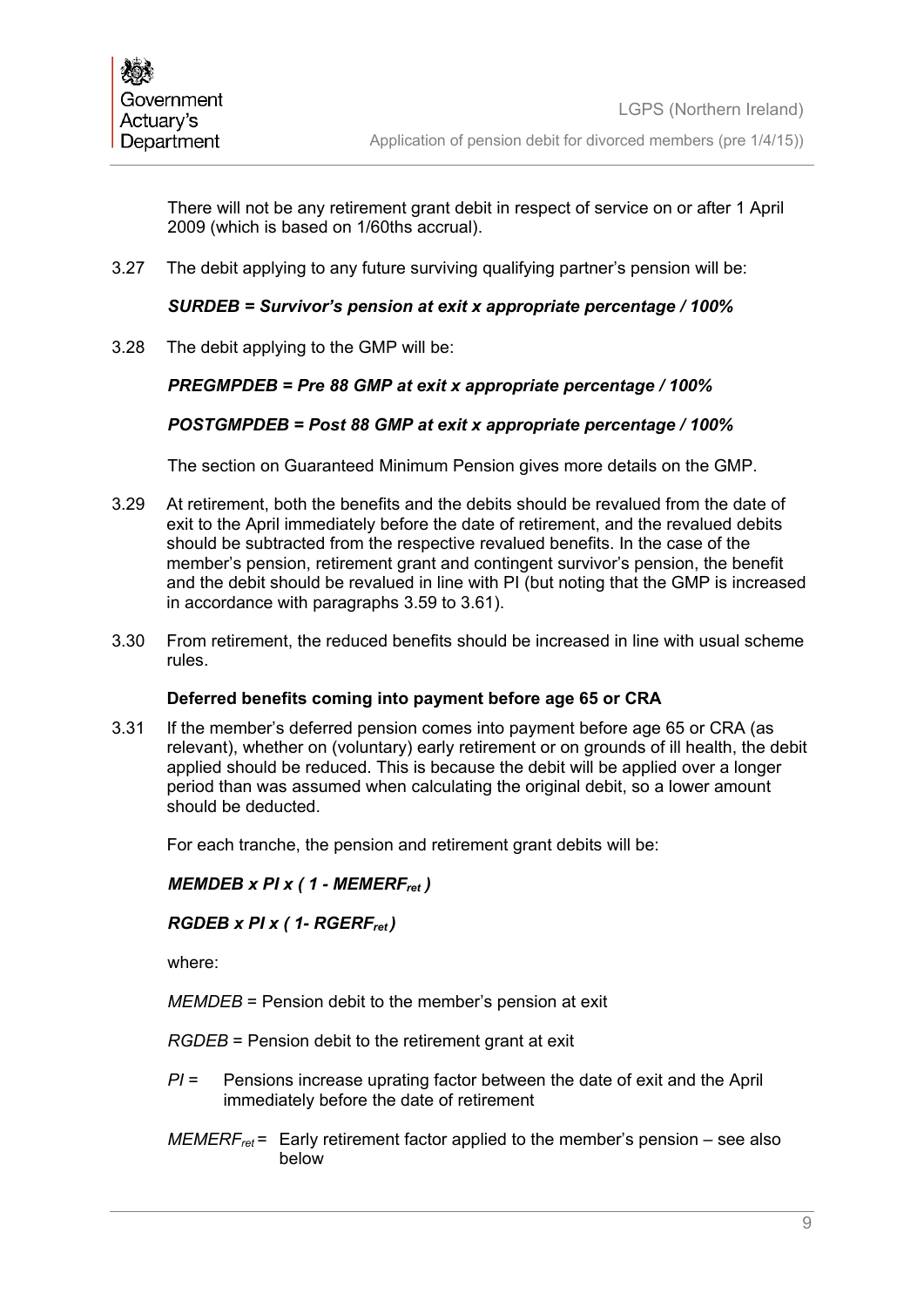*RGERF<sub>ret</sub>* = Early retirement factor applied to the retirement grant – see also below

3.32 In the case of ill health retirement, MEMERF<sub>ret</sub> and RGERF<sub>ret</sub> can be found in 0-314 in the latest consolidated factor workbook (the current table as at the date of this quidance is reproduced as Table A in Appendix B). In all other cases  $MEMERF_{ret}$  and RGERF<sub>ret</sub> can be found in in table 0-315 in the latest consolidated factor workbook (the current table as at the date of this guidance is reproduced as Table B in Appendix C).

Different factors will apply to CRA membership, taper membership and PA65 membership. These will usually be the same as those applied to the member's pension and retirement grant, as described in the latest GAD guidance note on early retirement, except, for example, on retirement before age 60 but after the rule of 85 retirement age, as discussed below. (In these cases, members may be entitled to unreduced pension and retirement grant, but the debit should still be reduced.)

3.33 The early retirement adjustments for members who retire earlier than age 65, taper retirement age or CRA (as relevant) do not apply to the debit applied to a future surviving partner's benefits, or the debit applied to the GMP. GMP debits are only applied from GMP Pension Age (which is age 60 for females and age 65 for males).

#### **Rule of 85 treatment**

- 3.34 Pension debits are generally reduced by the same factors as the member's pension, except for a member with a Rule of 85 age below 60 who retires before age 60. The member's benefits in respect of Rule of 85 service are not reduced if they are retiring at or above their Rule of 85 age, but the debit should be reduced.
- 3.35 The debit should be reduced by the number of years early between (i) the age at which the member draws their benefits and (ii) age 60.

#### **Taper treatment**

- 3.36 Again, pension debits are generally reduced by the same factors as the member's pension, except for a member with a Rule of 85 age below 60 who retires before age 60. The member's benefits based on taper service are reduced by an early retirement factor that is not actuarially neutral, but the debit should be reduced by an actuarially neutral early retirement factor.
- 3.37 The debit should be reduced by the number of years early between (i) the age at which the member draws their benefits and (ii) age 60.
- 3.38 The early retirement adjustments for members who retire earlier than age 65 or CRA (as relevant) do not apply to the debit applied to the qualifying partner's pension, or the debit applied to the GMP. GMP debits are only applied from GMP Pension Age (which is age 60 for females and age 65 for males).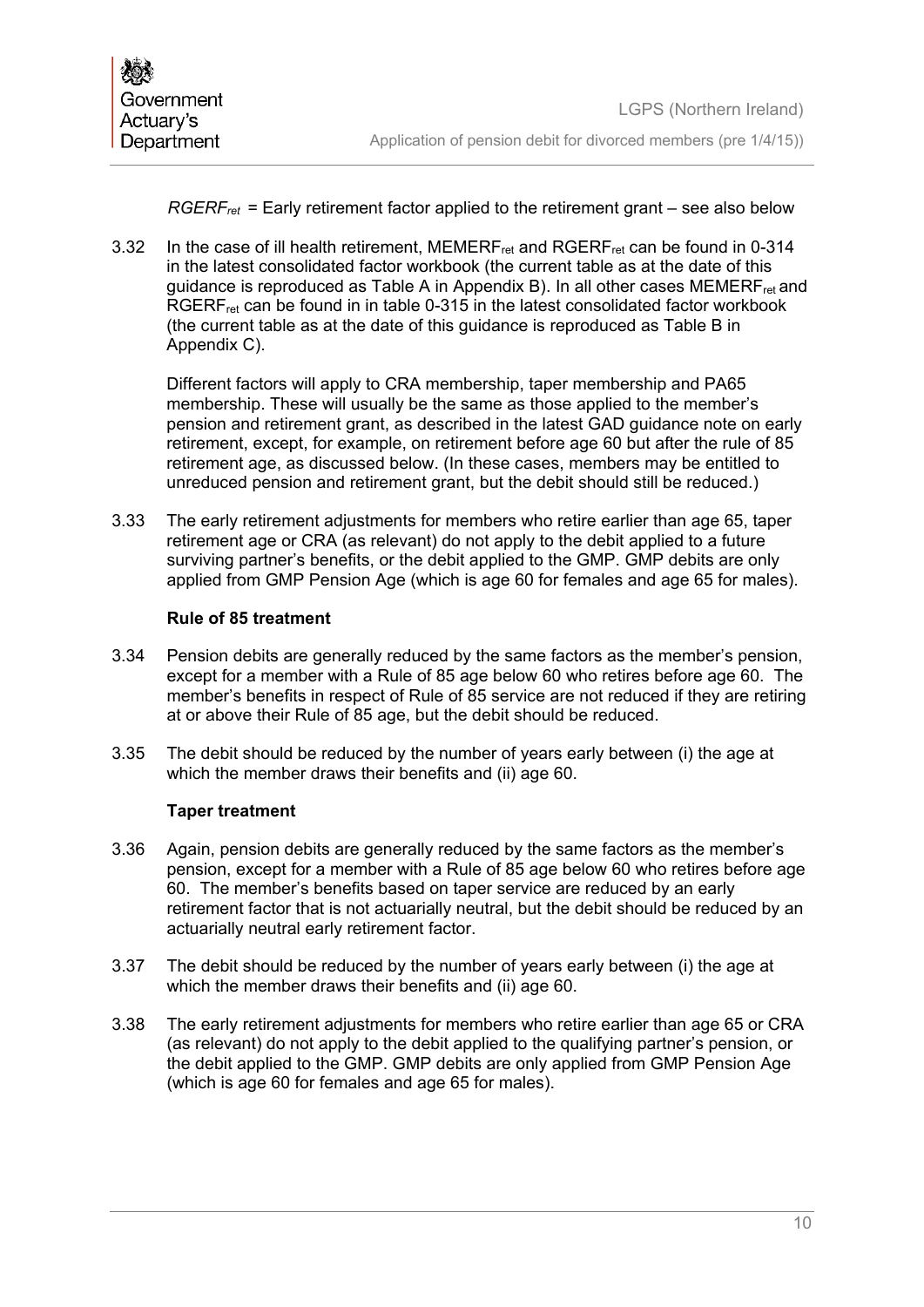## **Deferred benefits coming into payment after age 65**

3.39 For a member who defers drawing benefits until later than age 65, the debit applied should be increased. This is because the debit will be applied over a shorter period than was assumed when calculating the original debit, so a higher amount should be deducted. However, no late retirement increases will apply to retirements between CRA and age 65, similar to main scheme benefits, but see paragraph [3.61.](#page-16-1) The late retirement factors should be applied to the debit in accordance with the latest GAD guidance note on late retirement. However, where the member is already over age 65 on the Transfer day, the late retirement factors should only be applied in respect of the period between the Transfer day and the date of retirement.

The pension and retirement grant debits will be:

## *MEMDEB x PI x MEMLRFret*

## *RGDEB x PI x RGLRFret*

where:

*MEMDEB* = Pension debit to the member's pension at exit

*RGDEB* = Pension debit to the member's retirement grant at exit

- *PI* = Pensions increase uprating factor between the date of exit and the April immediately before the date of retirement
- *MEMLRFret* = Late retirement factor applied to the member's pension at retirement age
- *RGLRF<sub>ret</sub>* = Late retirement factor applied to the member's retirement grant at retirement age
- 3.40 The late retirement adjustments for members who retire later than age 65 do not apply to the debit applied to the future qualifying partner's pension. The debit applied to the GMP should be increased for late retirement as described in paragraph [3.61.](#page-16-1)

#### **Pension debit for an active member**

- 3.41 Where the member is an active member of the scheme, separate debits should be calculated for the different elements (tranches) of the divorce cash equivalent i.e. on the member's benefits for CRA membership, taper membership and PA65 membership.
- 3.42 Debits will also apply to any automatic retirement grant and to the pension payable to a future surviving qualifying partner on the member's death but not to any contingent children's pension.
- 3.43 The principle for an active member is that the debit acts like a deferred pension, which is subtracted from the member's benefits at retirement (see paragraph [3.49](#page-13-0) and [3.50\)](#page-13-1).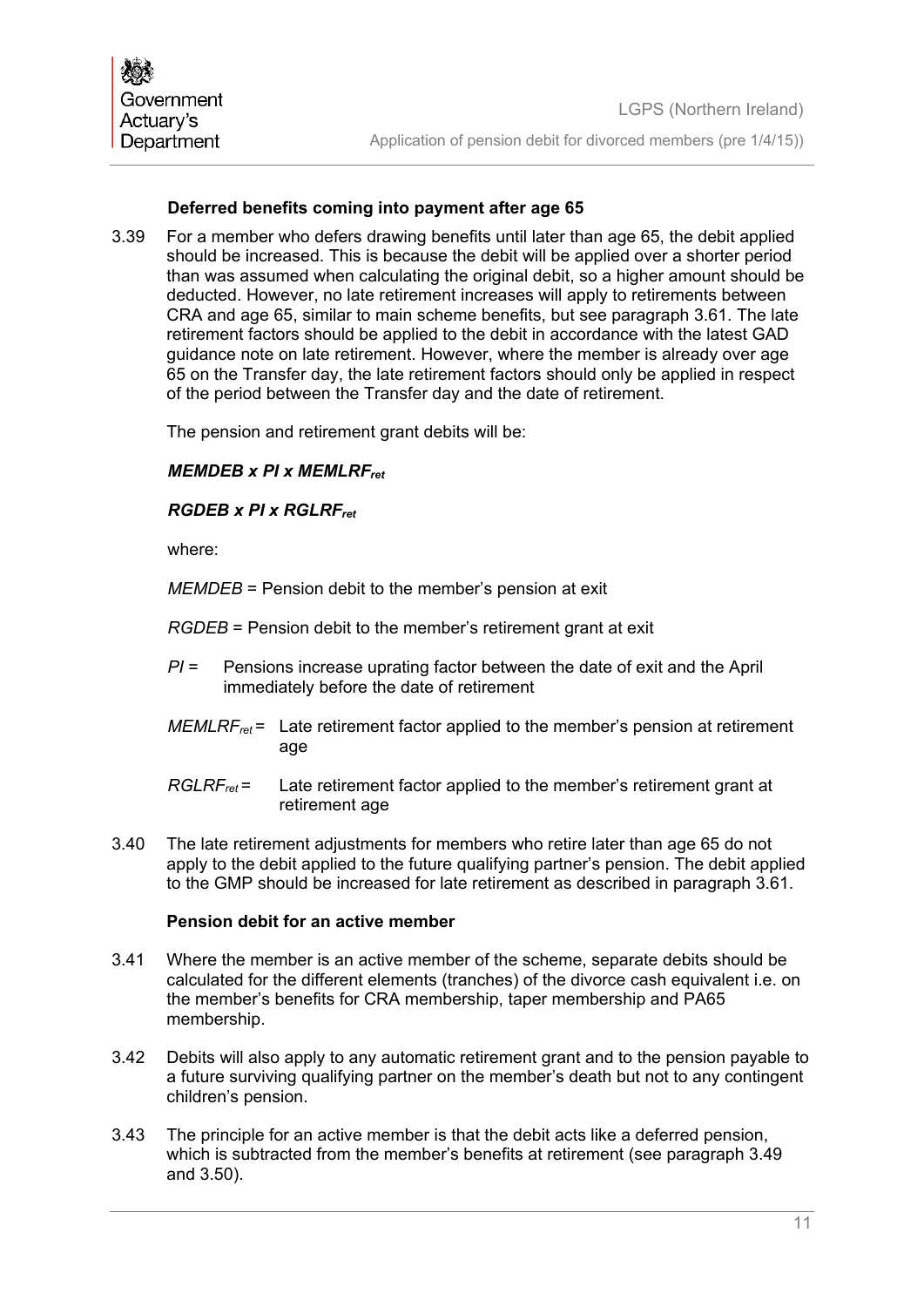- 3.44 The debits are calculated by reference to the benefits used to calculate the divorce cash equivalent i.e. to the pre-commutation pension and any automatic retirement grant.
- 3.45 The debit applying to each tranche of the member's pension will be:

## *MEMDEB = Member's pension at Transfer day x appropriate percentage / 100%*

3.46 The retirement grant debit only applies to the automatic retirement grant (i.e. on service up to 31 March 2009 and membership from added years contracts that include a retirement grant). The debit applying to each tranche of the retirement grant will be:

#### *RGDEB = Retirement grant at Transfer day x appropriate percentage / 100%*

There will not be any retirement grant debit in respect of service on or after 1 April 2009 (which is based on 1/60ths accrual).

3.47 The debit applying to any future surviving qualifying partner's pension will be:

#### *SURDEB = Survivor's pension at Transfer day x appropriate percentage / 100%*

3.48 The debit applying to the GMP will be:

## *PREGMPDEB = Pre 88 GMP at Transfer day x appropriate percentage / 100%*

#### *POSTGMPDEB = Post 88 GMP at Transfer day x appropriate percentage / 100%*

The section on Guaranteed Minimum Pension gives more details on the GMP.

- <span id="page-13-0"></span>3.49 The debit should be revalued from the Transfer day to the April immediately before the date of retirement in line with PI (but noting that the GMP is revalued in accordance with paragraph [3.61\)](#page-16-1).
- <span id="page-13-1"></span>3.50 When the member retires, their benefits are first calculated in the normal way for the different elements of service based on final pensionable pay; their benefits are then reduced to allow for the revalued debits.
- 3.51 From retirement, the reduced benefits should be increased in line with usual scheme rules.

#### **Active members retiring before age 65 or CRA**

<span id="page-13-2"></span>3.52 If the member's pension comes into payment before age 65 or CRA (as relevant), whether on (voluntary or involuntary) early retirement or on grounds of ill health, the debit applied should be reduced. This is because the debit will be applied over a longer period than was assumed when calculating the original debit, so a lower amount should be deducted.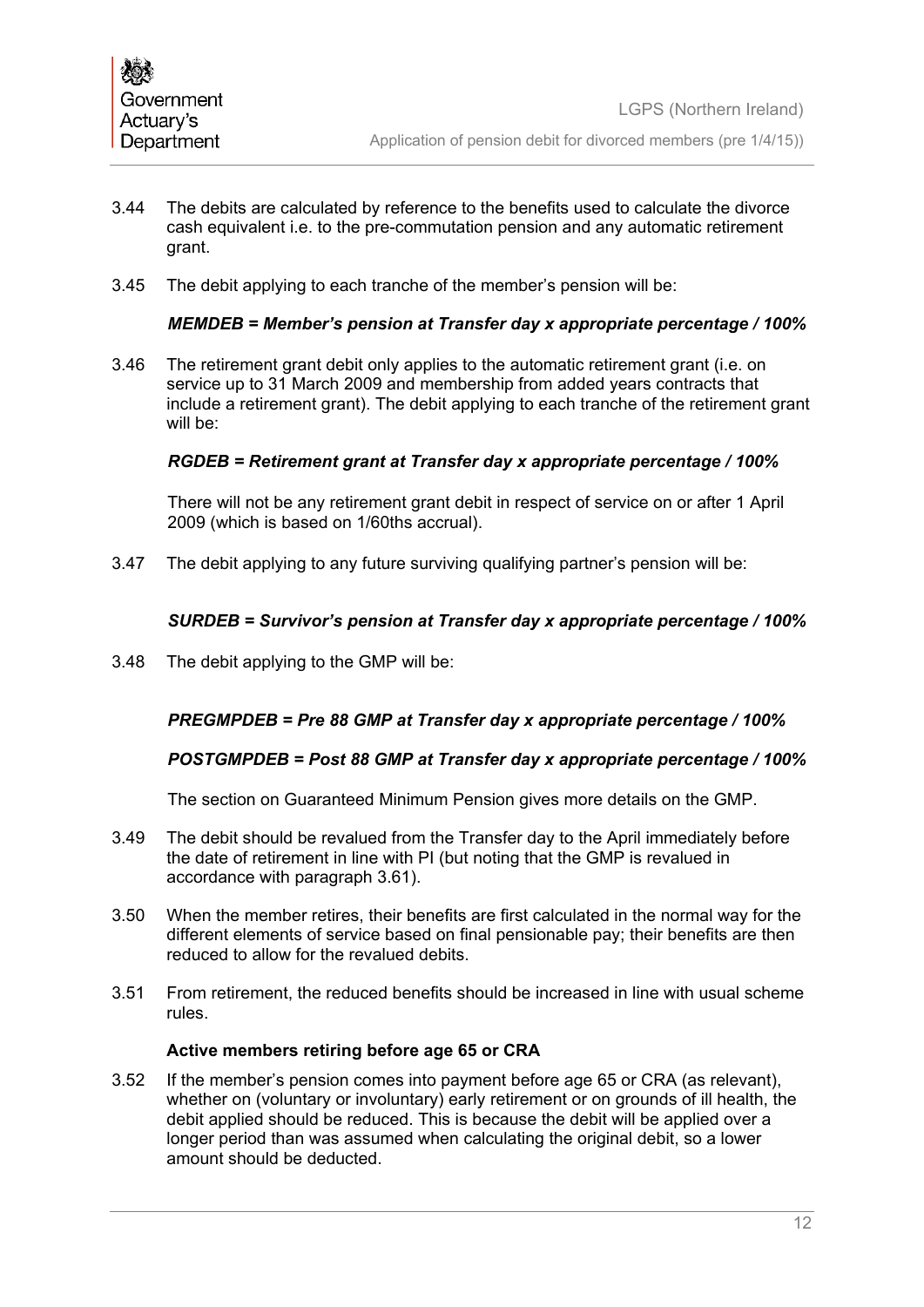The pension and retirement grant debits will be:

## *MEMDEB x PI x (1 - MEMERFret )*

*RGDEB x PI x (1 - RGERFret )*

where:

*MEMDEB* = Pension debit to the member's pension at Transfer day

- *RGDEB* = Pension debit to the member's retirement grant at Transfer day
- *PI* = Pensions increase uprating factor between the Transfer day and the April immediately before the date of retirement
- *MEMERFret* = Early retirement factor applied to the member's pension debit see also below
- *RGERFret* = Early retirement factor applied to the retirement grant debit see also below
- 3.53 In the case of ill health retirement, MEMERF<sub>ret</sub> and RGERF<sub>ret</sub> can be found in table 0-314 in the latest consolidated factor workbook (the current table as at the date of this guidance is reproduced as Table A in Appendix B). In all other cases, MEMERF $_{ret}$ and RGERF<sub>ret</sub> can be found in table 0-315 in the latest consolidated factor workbook (the current table as at the date of this guidance is reproduced as Table B in Appendix C).

Different factors will apply to CRA membership, taper membership and PA65 membership. These will usually be the same as those applied to the member's pension and retirement grant, as described in the latest GAD guidance note on early retirement, except, for example, on redundancy or on retirement before age 60, but after the rule of 85 retirement age. (In these cases members may be entitled to unreduced pension and retirement grant, but the debit should still be reduced.)

3.54 The early retirement adjustments for members who retire earlier than age 65 or CRA (as relevant) do not apply to the debit applied to the future qualifying partner's pension, or the debit applied to the GMP. GMP debits are only applied from GMP Pension Age (which is age 60 for females and age 65 for males).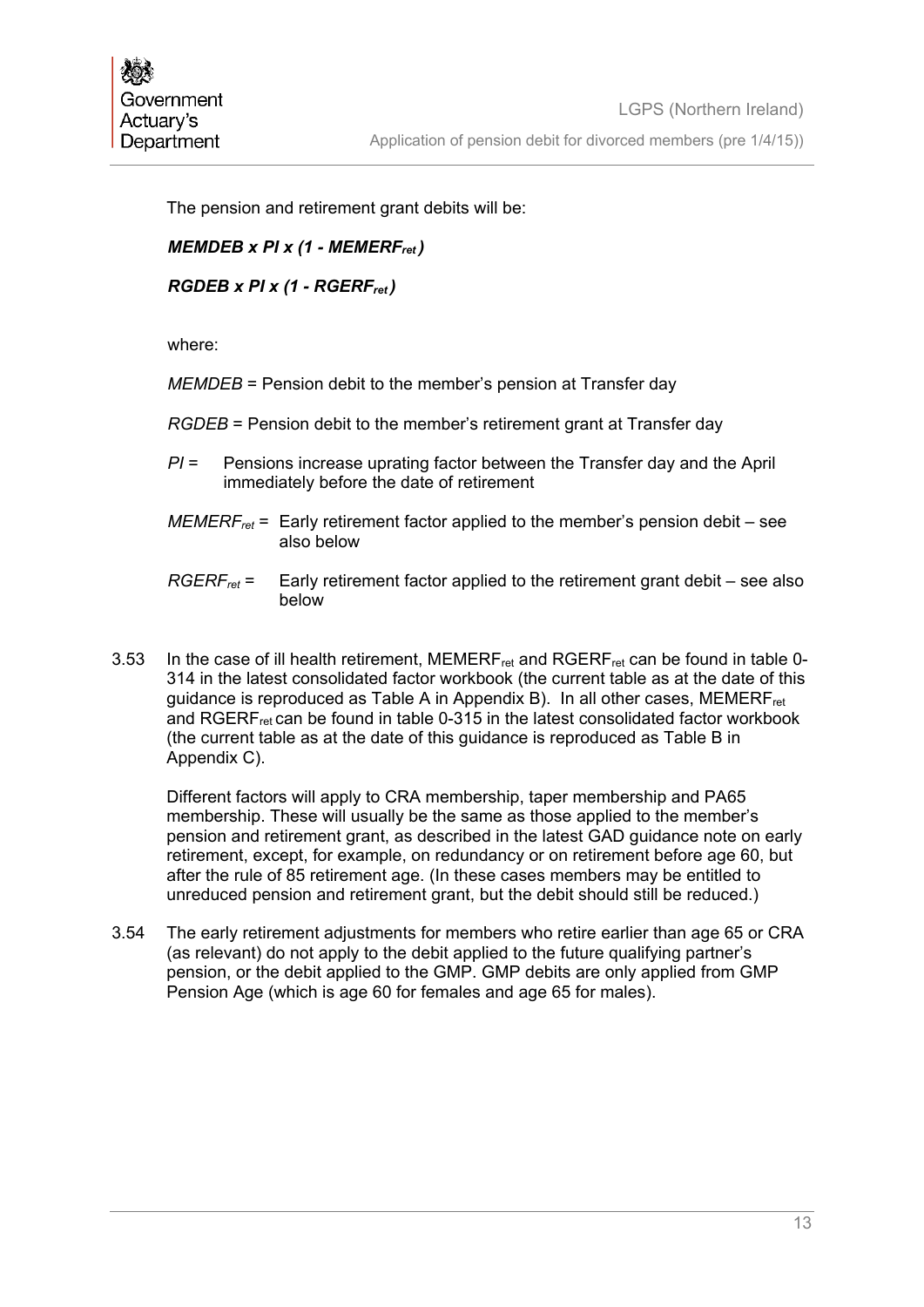## **Active members retiring after age 65**

3.55 For a member who retires later than age 65, the debit applied should be increased. This is because the debit will be applied over a shorter period than was assumed when calculating the original debit, so a higher amount should be deducted. However, no late retirement increases will apply to retirements between CRA and age 65 similar to main scheme benefits, but see paragraph [3.61.](#page-16-1) The late retirement factors should be applied to the debit in accordance with the latest GAD guidance note on late retirement. However, where the member is already over age 65 on the Transfer day the late retirement factors should only be applied in respect of the period between the Transfer day and the date of retirement.

The pension and retirement grant debits will be:

## *MEMDEB x PI x MEMLRFret*

*RGDEB x PI x RGLRFret*

where:

*MEMDEB* = Pension debit to the member's pension at Transfer day

- *RGDEB* = Pension debit to the member's retirement grant at Transfer day
- *PI* = Pensions increase uprating factor between the Transfer day and the April immediately before the date of retirement
- *MEMLRF<sub>ret</sub>* = Late retirement factor applied to the member's pension at retirement age

*RGLRFret* = Late retirement factor applied to the retirement grant at retirement age

- 3.56 The late retirement adjustments for members who retire later than age 65 do not apply to the debit applied to the other qualifying partner's pension. The debit applied to the GMP should be increased for late retirement as described in paragraph [3.61.](#page-16-1)
- <span id="page-15-0"></span>3.57 Where the member is aged over 65 or has passed CRA (as relevant) and would be entitled to the immediate unreduced payment of a pension if they left on the Transfer day, the debit should be increased by PI up to age 65 and by PI × LRF after age 65.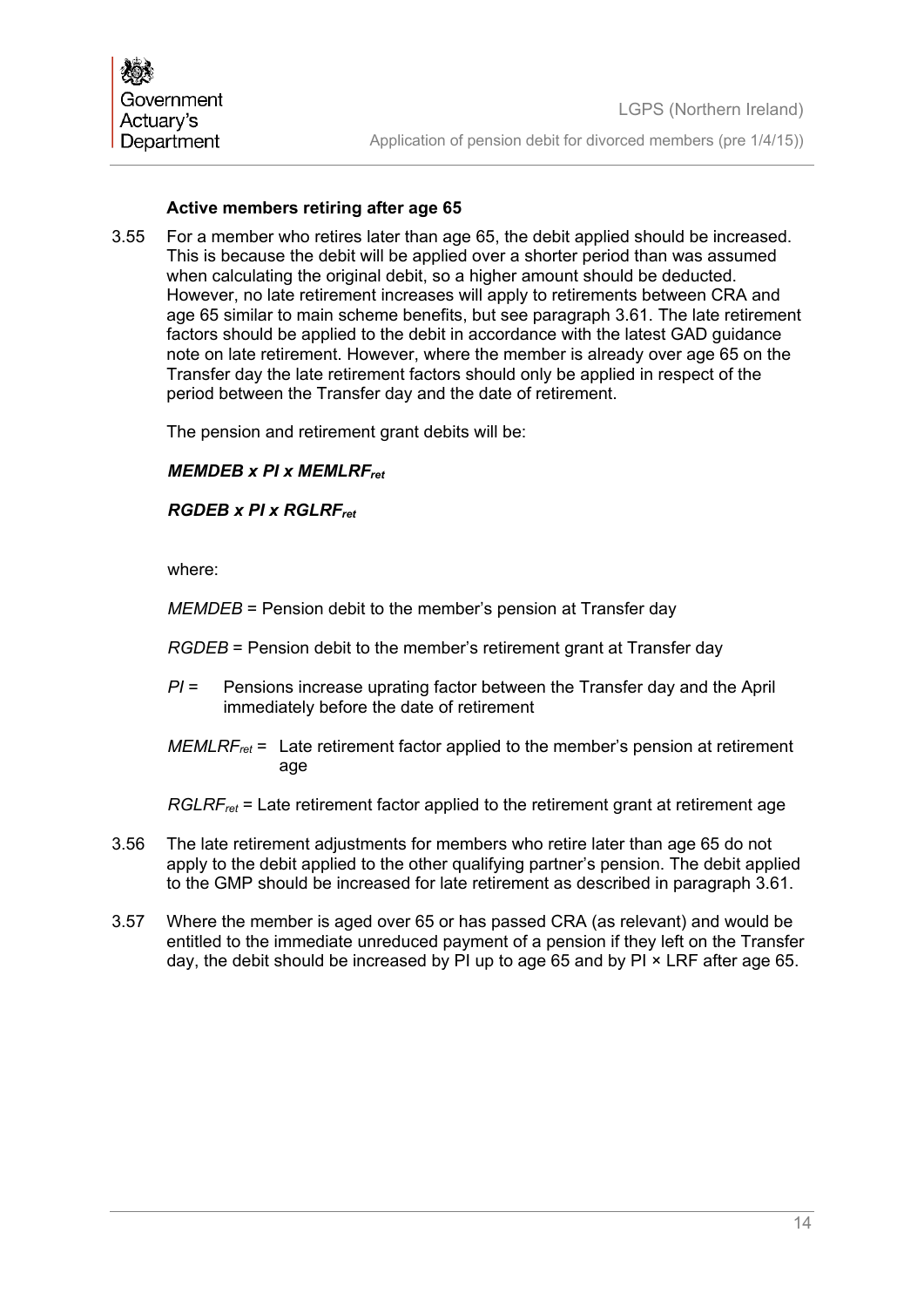## **Flexible retirement**

3.58 Where a member opts to draw-down their membership, the debit relating to that part of the membership which is being drawn-down should be applied at the point of flexible retirement (and having regard to paragraphs [3.52](#page-13-2) to [3.57](#page-15-0) where relevant). Where the member elects to only draw-down a proportion of the membership, the debit should be pro-rated (in proportion to the membership being drawn-down) and applied to the relevant benefit being drawn-down. The remaining debit should be applied when the member eventually retires.

#### **Guaranteed Minimum Pension**

- <span id="page-16-0"></span>3.59 Pre 88 GMP is the annual GMP accrued before 6 April 1988, and Post 88 GMP is the annual GMP accrued after 6 April 1988.
- 3.60 Where the member is below GMP Pension Age, the GMP should include revaluation using Section 148 orders. Where members who reach State Pension Age (SPA) before 6 April 2016 have retired, the Pre 88 GMP should be increased at the same rate as at GMP Pension Age. The Post 88 GMP should include increases granted by the scheme on that part of the benefits (i.e. 3% per annum or the pensions increase order if less).
- <span id="page-16-1"></span>3.61 Where the member has passed GMP Pension Age but has not started drawing a pension, the pre 88 GMP should be increased by (1/7)% per week and the post 88 GMP should be increased by (1/7)% per week plus the annual increases granted by the scheme (i.e. 3% per annum or the pensions increase order if less). This is our understanding of the requirements under Section 15 of the Pension Schemes Act 1993.
- 3.62 Annual GMP figures can be obtained by multiplying the weekly GMP figures by 52.

## **Additional Voluntary Contributions**

- 3.63 Where the member has purchased added years of service or additional pension, the pension debit will apply to added years of service or additional pension purchased up to the Transfer day. These benefits will be treated in the same way as main scheme benefits.
- 3.64 If the member has a Money Purchase AVC fund at the Transfer day, then the pension debit at the Transfer day in respect of the Money Purchase AVCs is the appropriate percentage times the value of the fund at the Transfer day.
- 3.65 If the other party to the debit order transfers their share from the AVC fund then the application of any further debit is unnecessary. Otherwise, new money invested in the AVC fund should be invested and recorded separately from the fund available at Transfer day (the "shareable fund"). The pension debit at retirement is the appropriate percentage times the value of the shareable fund at retirement.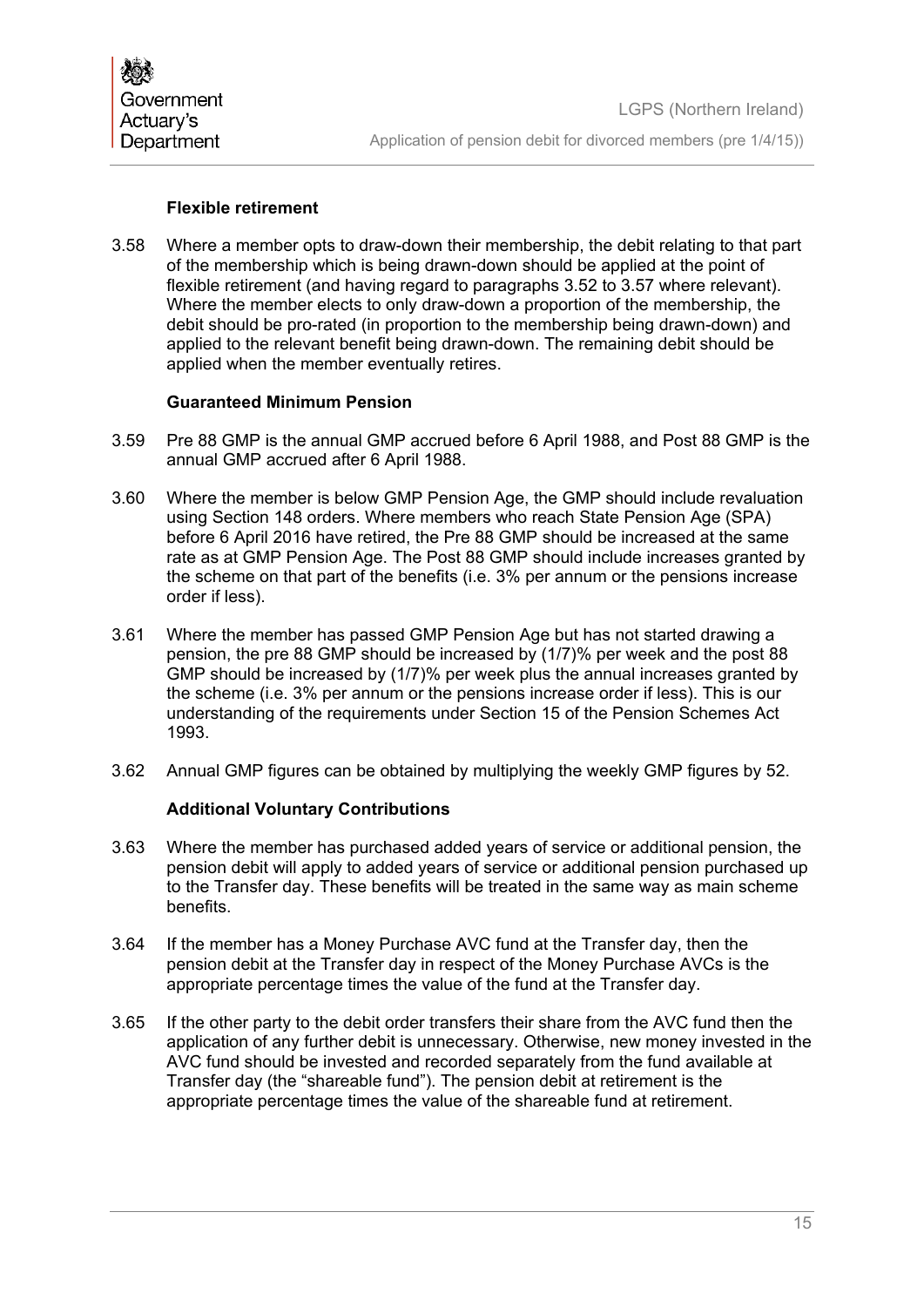## **Pension Increase when there is a 100% sharing order**

- 3.66 In the case where a pension sharing order directs that 100% of a deferred pension is to be awarded to the ex-partner of the member, a residual amount of pension increases may arise as the deferred benefit is increased for the full year, whereas the debit is increased from the transfer day.
- 3.67 In this situation, DfC have confirmed that the residual pension increases are payable to the debited member. Where appropriate the fund may choose to pay the amount due as a trivial commutation or De Minimis payment.

#### **Pre-existing divorce pension debits and scheme pays offsets**

- 3.68 A member subject to a pension sharing order may have previously opted to use the scheme pays mechanism and thus have scheme pays offsets applying to their benefits. They may also have existing pension debits from a previous divorce pension sharing order. The valuation of pension benefits shared by the Court to provide benefits for the ex-partner will have allowed for any debits and offsets as reductions in the total cash equivalent value as set out in the note *Local Government Pension Scheme (Northern Ireland): Pension Sharing Following Divorce.*
- 3.69 Following the principle set out in [2.2,](#page-5-1) when a pension sharing order is granted by the Court, a new pension debit will need to be calculated to implement the (latest) pension sharing order. The new debit(s) can be calculated using either of the approaches set out below:
- 3.69.1 The new debit should be calculated with reference to the member's full pension benefits before any adjustment is made to account for the latest pension debit, and any pension debits or offsets that were applicable before the latest pension sharing order took effect. Any existing debits and offsets should also be reduced by the appropriate percentage. This approach strictly treats the debit as a share of all the members pension benefits both positive (i.e. accrued and purchased) and negative (i.e. debits and offsets).

or

3.69.2 At the point of implementing the (latest) pension sharing order, the new debit should be calculated with reference to the member's pension benefits after they have been adjusted to account for existing pension debits and offsets. Existing debits and offsets should be revalued to the transfer day before being deducted from the respective elements of the member's benefits. This avoids the need to revise the existing pension debits and offsets themselves.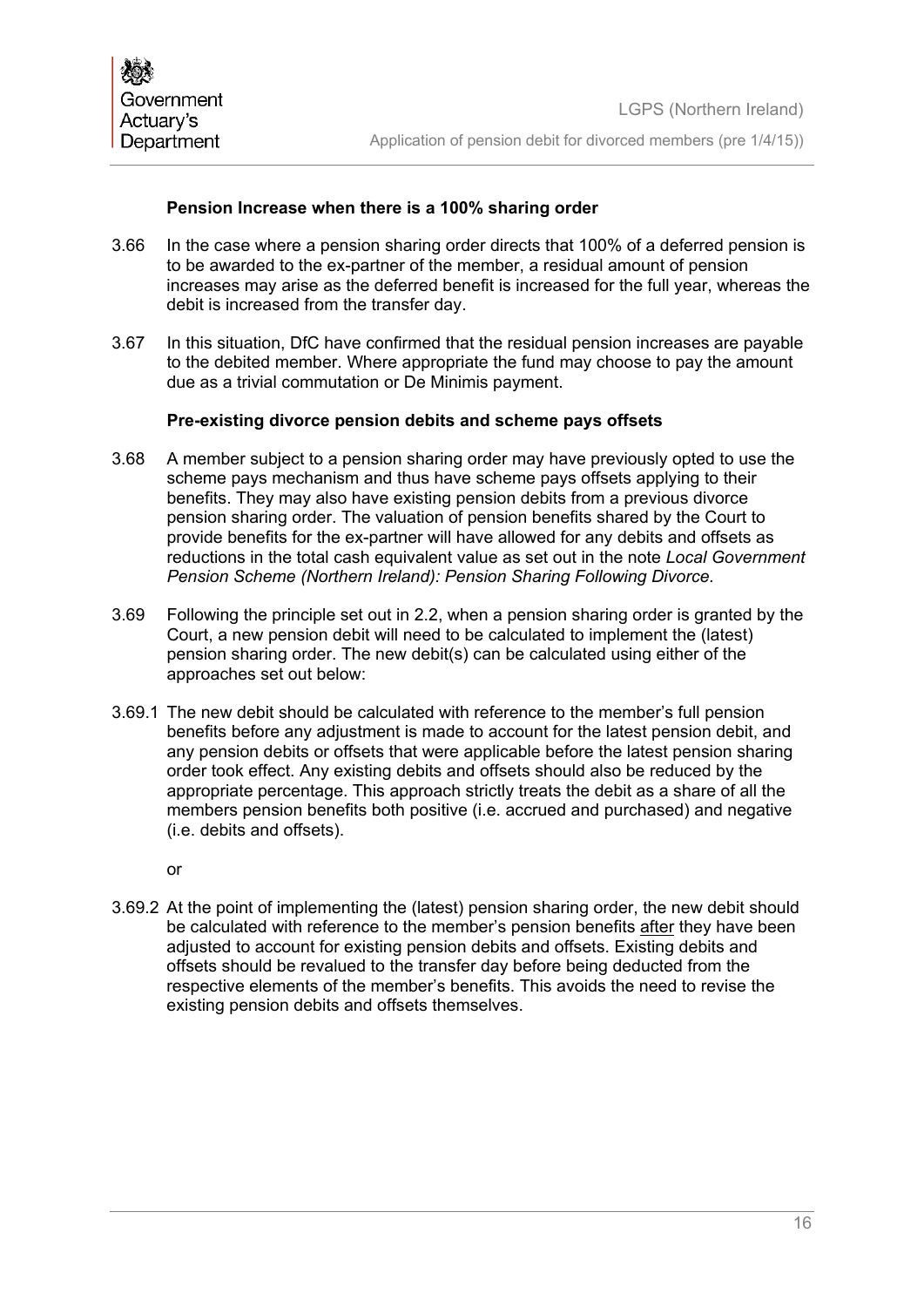## <span id="page-18-0"></span>**4 Examples**

#### 4.1 **EXAMPLE 1: Debit calculation for an active member with CRA pre-2009 service and NRA65 post-2009 service**

## **Member data:**

| Date of birth:            | 1 November 1967   |
|---------------------------|-------------------|
| Sex:                      | Male              |
| Date of joining:          | 1 November 1986   |
| Transfer day:             | 1 November 2012   |
| Total service:            | 26 years 0 days   |
| Pre 2008 Membership:      | 21 years 151 days |
| 2008-2009 Membership:     | 1 year            |
| Post 2009 Membership:     | 3 years 214 days  |
| Final pensionable salary: | £20,000           |

Appropriate Percentage specified in the pension sharing order = 40%

#### **Initial Calculations**

Service before 1 April 2008

Critical retirement age = 60

| <b>Benefit</b>        | <b>Calculation</b>                 | <b>Amount</b> |
|-----------------------|------------------------------------|---------------|
| Member's pension      | $(21 + 151/365)$ x £20,000.00 / 80 | £5,353.42 pa  |
|                       |                                    |               |
| Member's lump sum     | 3 x £5,353.42                      | £16,060.26    |
| Contingent survivor's | £5,353.42/2                        | £2,676.71 pa  |
| pension               |                                    |               |
| Pre-88 GMP            |                                    | £100.00 pa    |
| Post-88 GMP           |                                    | £500.00 pa    |

Service from 1 April 2008 to 31 March 2009

Critical retirement age = 65

| <b>Benefit</b>                   | <b>Calculation</b>  | Amount     |
|----------------------------------|---------------------|------------|
| Member's pension                 | 1 x £20,000.00 / 80 | £250.00 pa |
| Member's lump sum                | $3 \times$ £250.00  | £750.00    |
| Contingent survivor's<br>pension | £250.00 / 2         | £125.00 pa |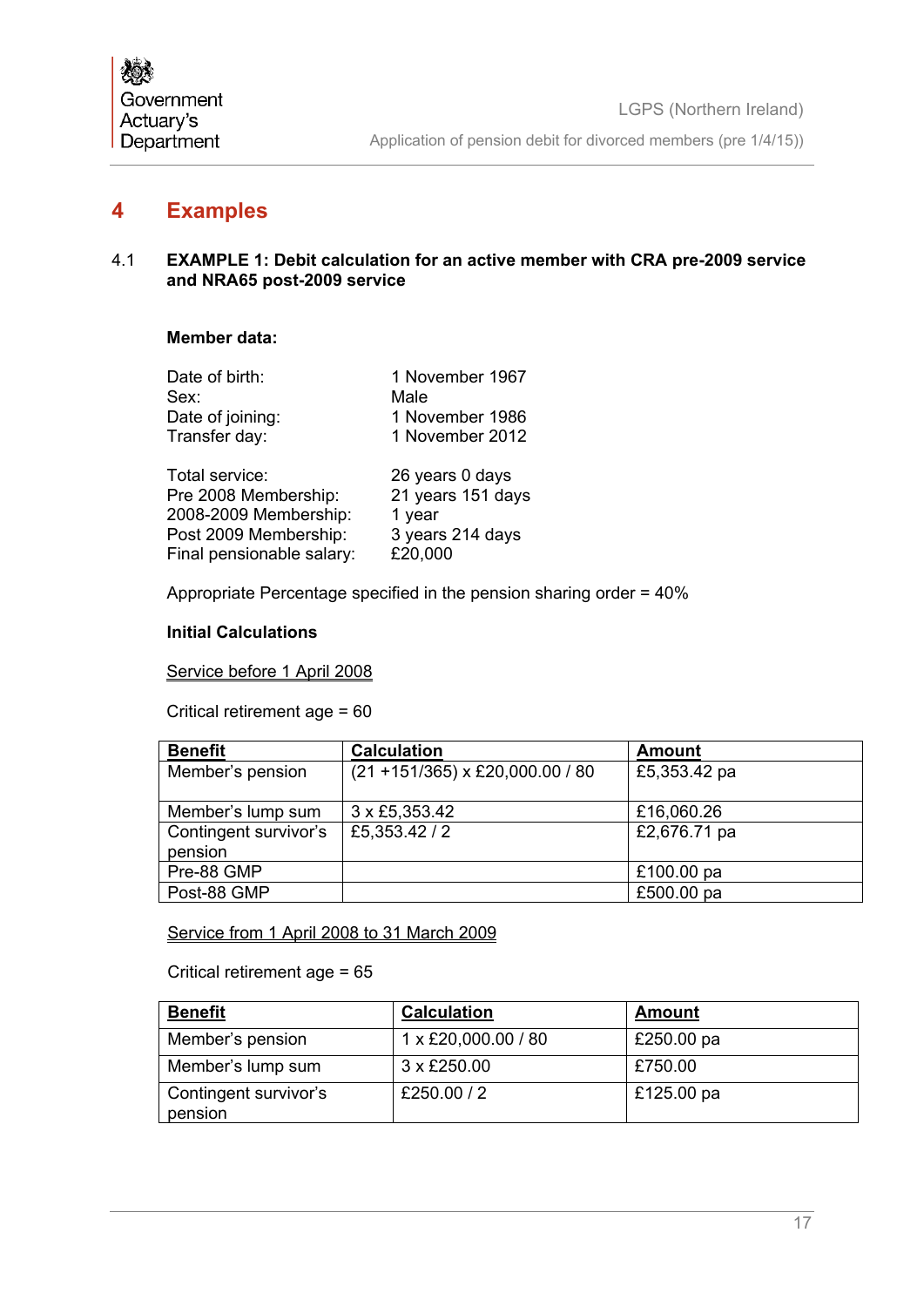## Post 1 April 2009 membership

Critical retirement age = 65

| <b>Benefit</b>                   | <b>Calculation</b>               | Amount       |
|----------------------------------|----------------------------------|--------------|
| Member's pension                 | $(3+214/365)$ x £20,000.00 / 60  | £1,195.43 pa |
| Contingent survivor's<br>pension | $(3+214/365)$ x £20,000.00 / 160 | £448.29 pa   |

#### **Debits Calculated at Transfer day**

#### Pre 2008 Membership (CRA 60)

| Pension debit     | (MEMDEB)     | $=$ £5,353.42 x 40 / 100  | $=$ £2,141.37 pa |
|-------------------|--------------|---------------------------|------------------|
| Lump Sum debit    | (LSDEB)      | $=$ £16,060.26 x 40 / 100 | $= £6,424.10$    |
| Survivor's debit  | (SURDEB)     | $=$ £2,676.71 x 40 / 100  | $= £1,070.68$ pa |
| Pre-88 GMP debit  | (PREGMPDEB)  | $=$ £100 x 40 / 100       | $=$ £40 pa       |
| Post-88 GMP debit | (POSTGMPDEB) | $= £500 \times 40 / 100$  | $=$ £200 pa      |

#### 2008-2009 Membership (PA 65)

| Pension debit                | (MEMDEB) | $=$ £250 x 40 / 100     | $=$ £100 pa    |
|------------------------------|----------|-------------------------|----------------|
| Lump Sum debit               | (LSDEB)  | $=$ £750 x 40 / 100     | $=$ £300       |
| Survivor's debit             | (SURDEB) | $=$ £125 x 40 / 100     | $=$ £50 pa     |
| Post 2009 Membership (PA 65) |          |                         |                |
| Pension debit                | (MEMDEB) | $=$ £1195.43 x 40 / 100 | $= £478.17$ pa |
| Survivor's debit             | (SURDEB) | $=$ £448.29 x 40 / 100  | $= £179.32$ pa |

## **Debits to be applied at retirement**

#### **Scenario 1: Member retires at age 60**

| <b>Factors (Male)</b>                                                        |                  |                                                            |                  |  |  |
|------------------------------------------------------------------------------|------------------|------------------------------------------------------------|------------------|--|--|
| <b>MEMERF</b> <sub>ret</sub>                                                 |                  | (5 years early retirement pension factor for PA65 service) | 23%              |  |  |
| $LSERF_{ret}$<br>(5 years early retirement lump sum factor for PA65 service) |                  |                                                            | 11%              |  |  |
| PI factor                                                                    |                  |                                                            | 1.35             |  |  |
| GMP revaluation factor (to age 65 for a male)                                | 1.85             |                                                            |                  |  |  |
| Pre 2008 Membership (CRA 60)                                                 |                  |                                                            |                  |  |  |
| Pension debit                                                                | $=$ £2,980.85 pa |                                                            |                  |  |  |
| Lump Sum debit                                                               | $= £6,424.10$    | $x\,1.35$                                                  | $=$ £8,672.54    |  |  |
| Survivor's debit                                                             | $= £1,070.68$    | $x\,1.35$                                                  | $=$ £1,445.42 pa |  |  |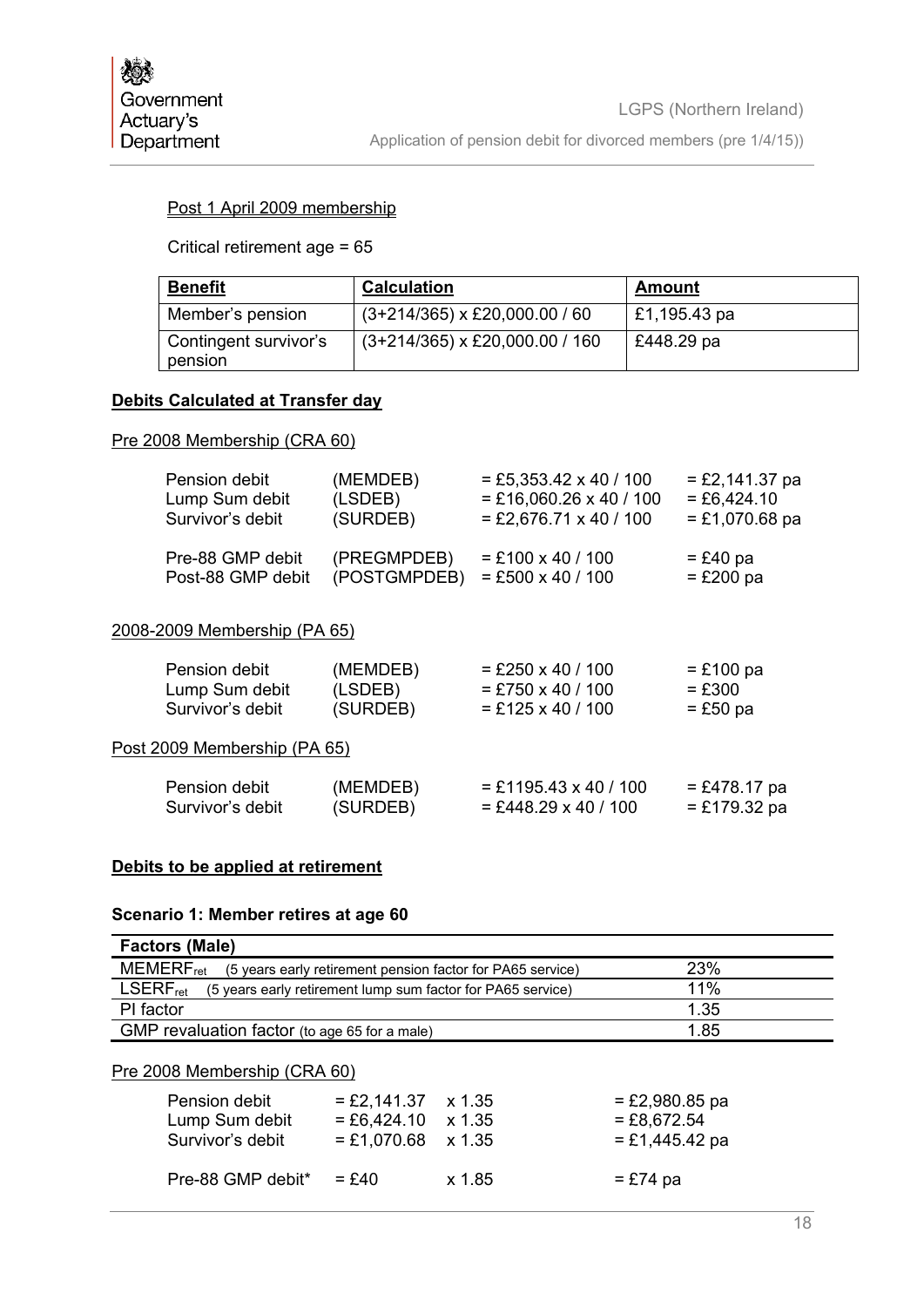Application of pension debit for divorced members (pre 1/4/15))

| Post-88 GMP debit <sup>*</sup> = £200               |                                 | x 1.85                                                            | $=$ £370 pa                                    |
|-----------------------------------------------------|---------------------------------|-------------------------------------------------------------------|------------------------------------------------|
| 2008-2009 Membership (PA 65)                        |                                 |                                                                   |                                                |
| Pension debit<br>Lump Sum debit<br>Survivor's debit | $= £100$<br>$=$ £300<br>$=$ £50 | $x 1.35 \quad x (1 - 0.23)$<br>$x 1.35 x (1 - 0.11)$<br>$x\,1.35$ | $= £103.95$ pa<br>$= £360.45$<br>$= £67.50$ pa |
| Post 2009 membership (PA 65)                        |                                 |                                                                   |                                                |
| Pension debit<br>Survivor's debit                   | $= £478.17$<br>$= £179.32$      | $x 1.35 x (1 - 0.23)$<br>$x\sqrt{1.35}$                           | $= £497.06$ pa<br>$=$ £242.08 pa               |

\*applicable from GMP pension age which is age 65 for a male

#### **Scenario 2: Member retires at age 59**

| <b>Factors (Male)</b>                                                                      |     |  |  |
|--------------------------------------------------------------------------------------------|-----|--|--|
| <b>MEMERF</b> <sub>ret</sub><br>(1 year early retirement pension factor for CRA60 service) | 5%  |  |  |
| <b>RGERF</b> <sub>ret</sub><br>(1 year early retirement grant factor for CRA60 service)    | 2%  |  |  |
| <b>MEMERF</b> <sub>ret</sub><br>(6 years early retirement pension factor for PA65 service) | 26% |  |  |
| <b>RGERF</b> <sub>ret</sub><br>(6 years early retirement grant factor for PA65 service)    | 13% |  |  |
| PI factor                                                                                  | 1.3 |  |  |
| GMP revaluation factor (to age 65 for a male)                                              | 1.8 |  |  |

## Pre 2008 membership (CRA60)

| Pension debit<br>Retirement grant debit = $£6,424.10$ | $=$ £2,141.37        |                    | $x$ 1.3 x (1 - 0.05)<br>$x 1.3 x (1 - 0.02)$ | $=$ £2,644.59 pa<br>$=$ £8,184.30 |
|-------------------------------------------------------|----------------------|--------------------|----------------------------------------------|-----------------------------------|
| Survivor's debit                                      | $= £1,070.68$        | x <sub>1.3</sub>   |                                              | $= £1,391.88$ pa                  |
| Pre-88 GMP debit*                                     | $=$ £40              | x <sub>1.8</sub>   |                                              | $=$ £72.00 pa                     |
| Post-88 GMP debit*                                    | $=$ £200             | x <sub>1.8</sub>   |                                              | $= £360.00$ pa                    |
| 2008-2009 membership (PA 65)                          |                      |                    |                                              |                                   |
| Pension debit<br>Lump Sum debit                       | $=$ £100<br>$=$ £300 | $x$ 1.3<br>$x$ 1.3 | $x(1 - 0.26)$<br>$x(1 - 0.13)$               | $=$ £96.20 pa<br>$= £339.30$ pa   |
| Survivor's debit<br>Post 2009 membership (PA 65)      | $=$ £50              | x <sub>1.3</sub>   |                                              | $= £65.00$ pa                     |
|                                                       |                      |                    |                                              |                                   |
| Pension debit                                         | $= £478.17$          |                    | $x 1.3 x (1 - 0.26)$                         | $= £460.00$ pa                    |
| Survivor's debit                                      | $= £179.32$          | x <sub>1.3</sub>   |                                              | $=$ £233.12 pa                    |

\*applicable from GMP pension age which is age 65 for a male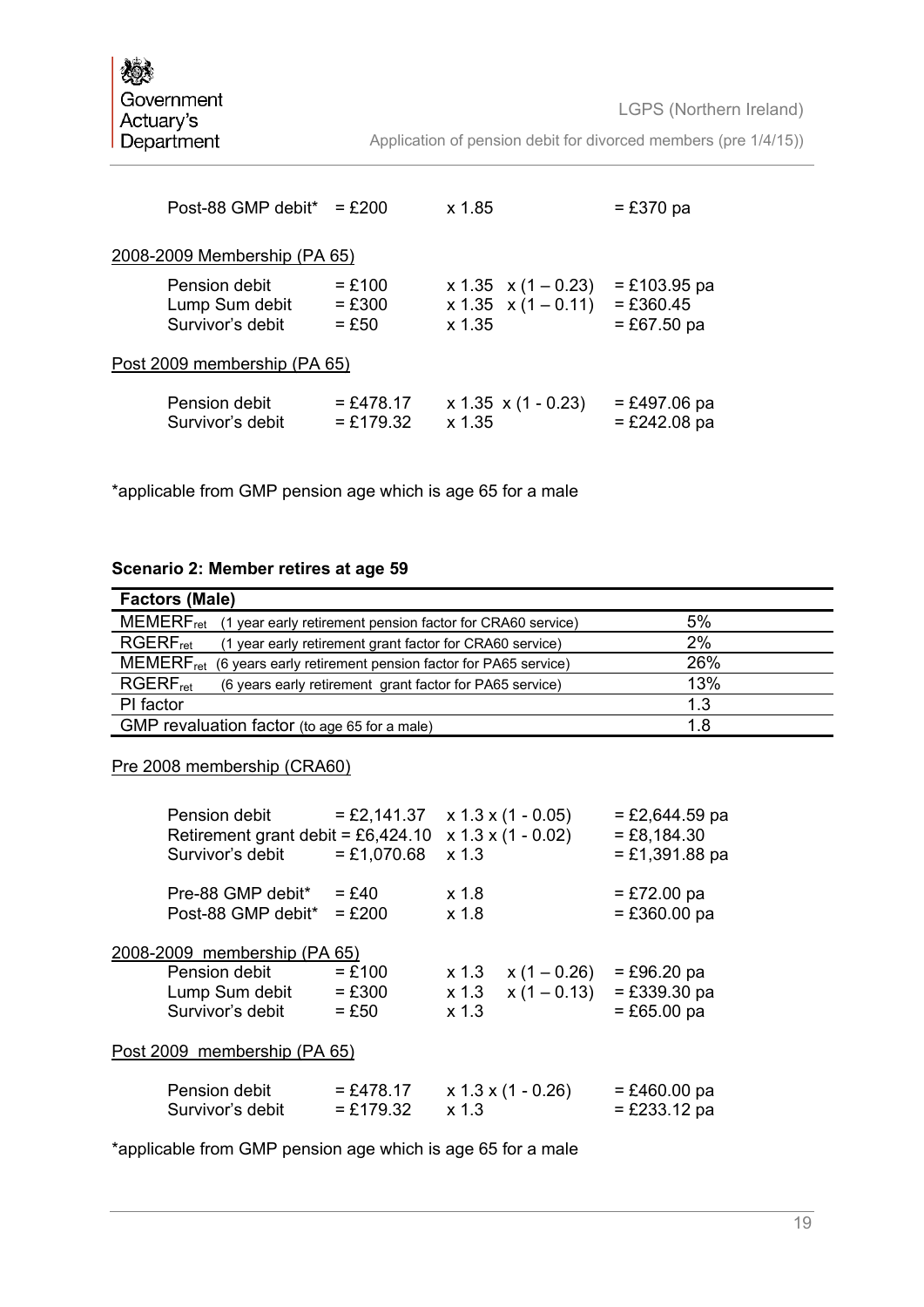## **Scenario 3: Member retires at age 68**

| <b>Factors (Male)</b>                                                                    |        |  |  |
|------------------------------------------------------------------------------------------|--------|--|--|
| 12.05%<br>MEMLRF <sub>ret</sub> (late retirement pension factor applied over 1,095 days) |        |  |  |
| 1.10%<br>$RGLRF_{ret}$<br>(late retirement grant factor applied over 1,095 days)         |        |  |  |
| PI factor                                                                                | 1.6    |  |  |
| Pre-88 GMP revaluation factor                                                            | $2.5*$ |  |  |
| $27*$<br>Post-88 GMP revaluation factor                                                  |        |  |  |

\* Note that these revaluation rates are illustrative. For the purposes of this example, we have assumed that these revaluation rates include any statutory late retirement increases applicable to the pre and post 88 GMP for the period between the GMP payment age of 65 and age 68.

#### Pre 2008 (CRA60) membership

| Pension debit<br>Survivor's debit     | Retirement grant debit = £6,424.10<br>$= £1,070.68$ | $=$ £2,141.37 $\times$ 1.6 $\times$ (1 + 0.1205)<br>$x 1.6 x (1 + 0.0110)$<br>$x$ 1.6 | $= £3,839.05$ pa<br>$= £10,391.63$<br>$= £1,713.09$ pa |
|---------------------------------------|-----------------------------------------------------|---------------------------------------------------------------------------------------|--------------------------------------------------------|
| Pre-88 GMP debit<br>Post-88 GMP debit | $=$ £40<br>$=$ £200                                 | x 2.5<br>x 2.7                                                                        | $= £100.00$ pa<br>$= £540.00$ pa                       |
| 2008-2009 (PA60) membership           |                                                     |                                                                                       |                                                        |
| Pension debit<br>Survivor's debit     | $=$ £100<br>Retirement grant debit= £300<br>$=$ £50 | $x(1 + 0.1205)$<br>x 1.6<br>$x(1 + 0.0110)$<br>x 1.6<br>$x$ 1.6                       | $= £179.28$ pa<br>$= £485.28$ pa<br>$= £80.00$ pa      |
| Post 2009 (PA65) membership           |                                                     |                                                                                       |                                                        |
| Pension debit<br>Survivor's debit     | $= £478.17$<br>$= £179.32$                          | $x 1.6 x (1 + 0.1205)$<br>$x$ 1.6                                                     | $= £857.26$ pa<br>$=$ £286.91 pa                       |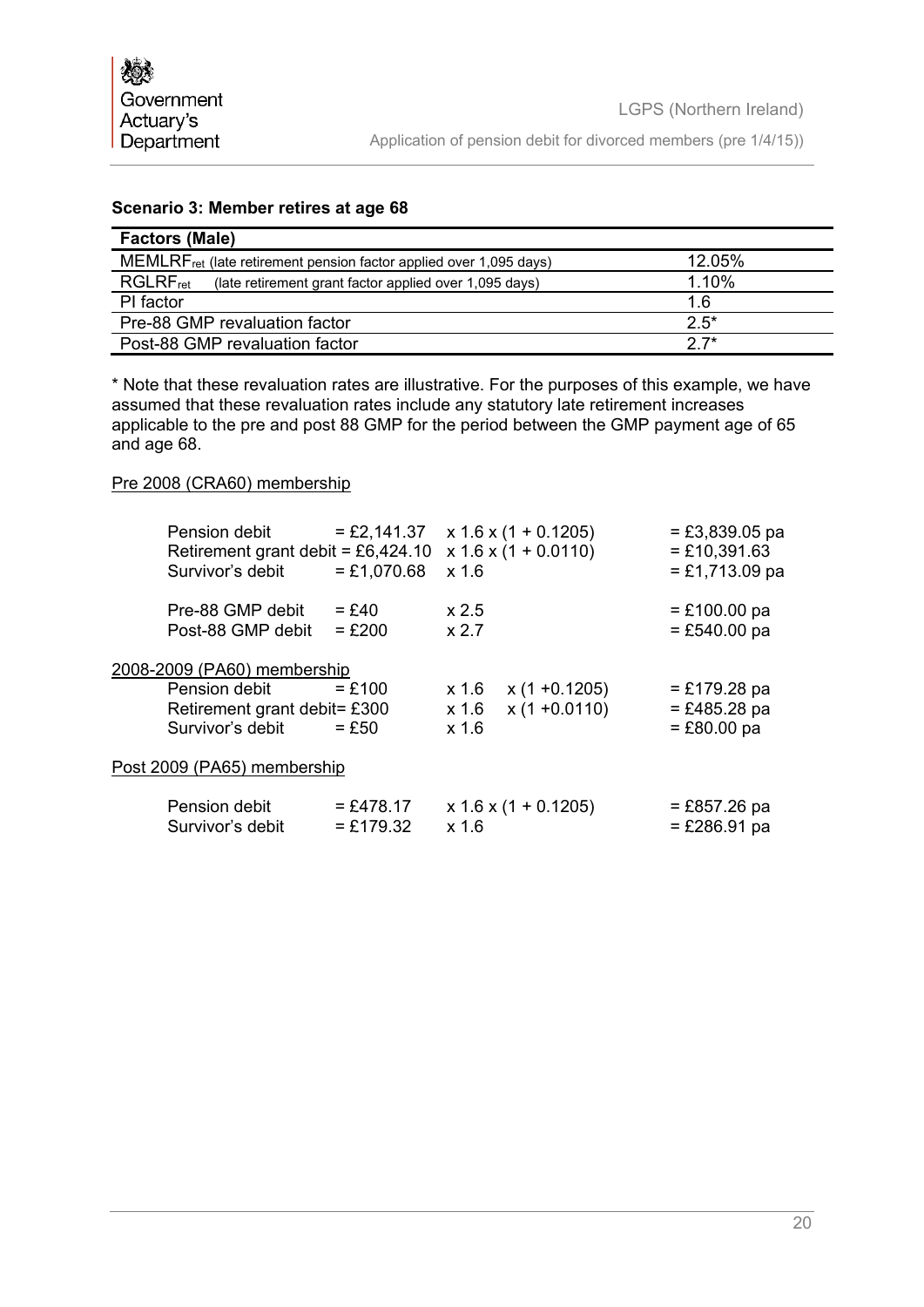#### 4.2 **EXAMPLE 2: Debit calculation for an active member with CRA pre-2009 service and taper post-2009 service**

## **Member data:**

| Date of birth:<br>Sex:    | 1 November 1959<br>Male |
|---------------------------|-------------------------|
| Date of joining:          | 1 November 1986         |
| Transfer day:             | 1 November 2012         |
| Total service:            | 26 years 0 days         |
| Pre 2008 service:         | 21 years 151 days       |
| 2008-2009 Service:        | 1 year 0 days           |
| Post-2009 service:        | 3 years 214 days        |
| Final pensionable salary: | £20,000                 |
| <b>D.J. 00 OMD</b>        | <b>CAOO --</b>          |

Pre-88 GMP 6100 pa<br>Post-88 GMP 6500 pa Post-88 GMP

Appropriate Percentage specified in the pension sharing order = 40%

#### **Initial Calculations**

#### Pre 2008 Membership (CRA60)

Critical retirement age = 60

| <b>Benefit</b>                   | <b>Calculation</b>             | <b>Amount</b> |
|----------------------------------|--------------------------------|---------------|
| Member's pension                 | (21+151/365) x £20,000.00 / 80 | £5,353.42 pa  |
| Member's retirement<br>grant     | 3 x £5,353.42                  | £16,060.26    |
| Contingent survivor's<br>pension | £5,353.42/2                    | £2,676.71 pa  |
| Pre-88 GMP                       |                                | £100 $pa$     |
| Post-88 GMP                      |                                | £500 pa       |

#### 2008-2009 Membership (Taper based on CRA 60)

| <b>Benefit</b>                   | <b>Calculation</b>   | <b>Amount</b> |
|----------------------------------|----------------------|---------------|
| Member's pension                 | 1 x £20,000.00 / 80  | £250 $pa$     |
| Member's retirement grant        | 3 x £20,000.00 / 80  | £750 $pa$     |
| Contingent survivor's<br>pension | 1 x £20,000.00 / 160 | £125 $pa$     |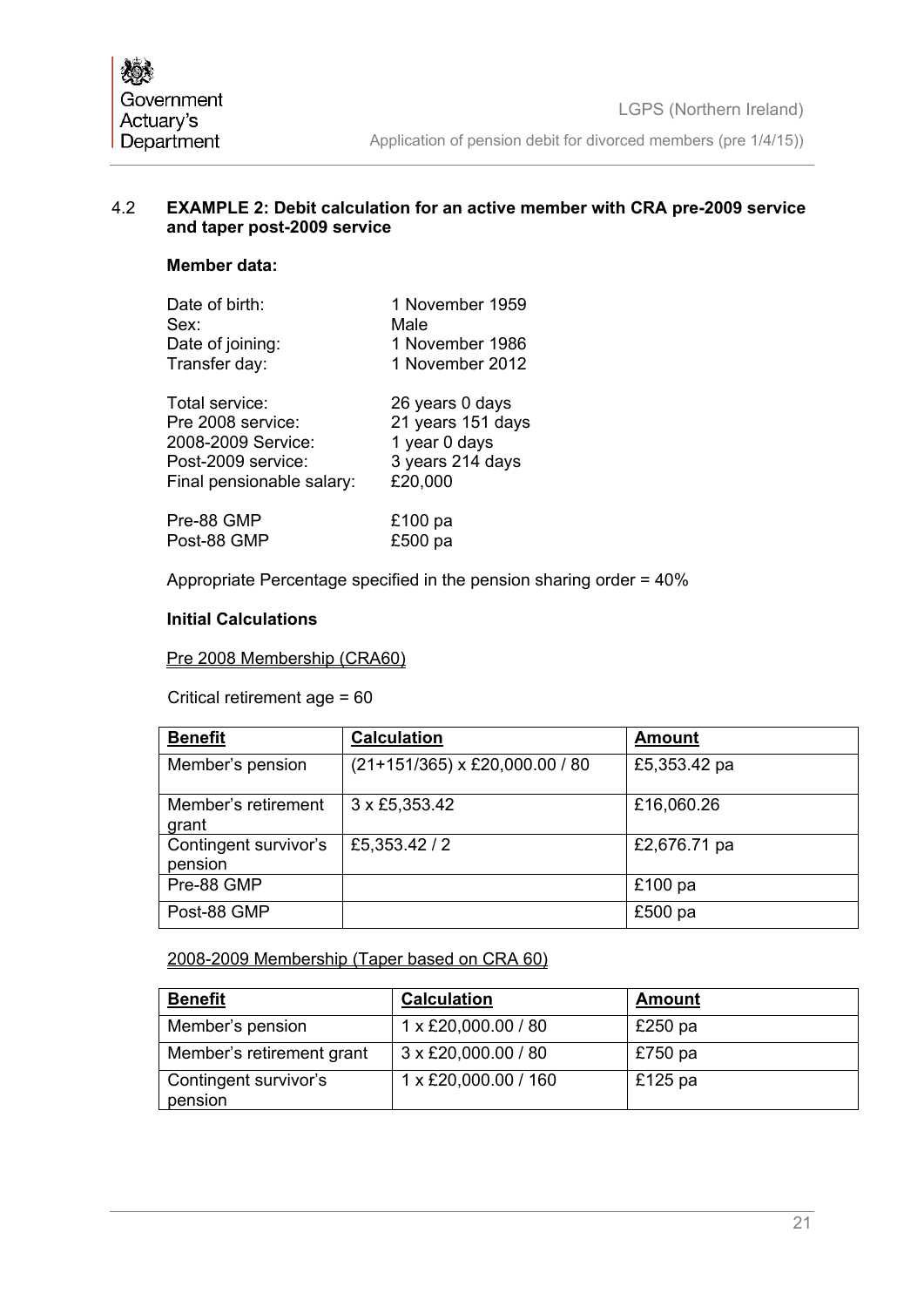## Post 2009 Membership (Taper based on CRA 60)

| <u>Benefit</u>                   | <b>Calculation</b>               | <u>Amount</u> |
|----------------------------------|----------------------------------|---------------|
| Member's pension                 | $(3+214/365)$ x £20,000.00 / 60  | £1,195.43 pa  |
| Contingent survivor's<br>pension | $(3+214/365)$ x £20,000.00 / 160 | £448.29 pa    |

## **Debits Calculated at Transfer day**

#### Pre 2008 Membership Debits (CRA 60)

| Pension debit<br>Retirement grant debit<br>Survivor's debit<br>Pre-88 GMP debit<br>Post-88 GMP debit | (MEMDEB)<br>(RGDEB)<br>(SURDEB)<br>(PREGMPDEB)<br>(POSTGMPDEB) | $=$ £5,353.42 x 40 / 100<br>$=$ £16,060.26 x 40 / 100<br>$=$ £2,676.71 x 40 / 100<br>$=$ £100 x 40 / 100<br>$= £500 \times 40 / 100$ | $=$ £2,141.37 pa<br>$= £6,424.10$<br>$= £1,070.68$ pa<br>$=$ £40 pa<br>$=$ £200 pa |
|------------------------------------------------------------------------------------------------------|----------------------------------------------------------------|--------------------------------------------------------------------------------------------------------------------------------------|------------------------------------------------------------------------------------|
| 2008-2009 Membership Debits (Taper)                                                                  |                                                                |                                                                                                                                      |                                                                                    |
| Pension debit<br>Retirement grant debit<br>Survivor's debit                                          | (MEMDEB)<br>(RGDEB)<br>(SURDEB)                                | $=$ £250 x 40 / 100<br>$=$ £750 x 40 / 100<br>$=$ £125 x 40 / 100                                                                    | $=$ £100 pa<br>$=$ £300 pa<br>$=$ £50 pa                                           |
| Post 2009 Membership Debits (Taper)                                                                  |                                                                |                                                                                                                                      |                                                                                    |
| Pension debit                                                                                        | (MEMDEB)                                                       | $=$ £1,195.43 x 40 / 100                                                                                                             | $= £478.17$ pa                                                                     |
| Survivor's debit                                                                                     | (SURDEB)                                                       | $=$ £448.29 x 40 / 100                                                                                                               | $= £179.32$ pa                                                                     |
|                                                                                                      |                                                                |                                                                                                                                      |                                                                                    |

## **Debits to be applied at retirement**

#### **Scenario 1: Member retires at age 60**

| <b>Factors (Male)</b>                                                                   |        |  |  |  |
|-----------------------------------------------------------------------------------------|--------|--|--|--|
| MEMERF <sub>ret</sub><br>(5 years early retirement pension factor for PA65 service)     | 23%    |  |  |  |
| <b>MEMERF</b> <sub>ret</sub><br>(Early retirement pension factor for taper membership)* | 20.62% |  |  |  |
| $RGERF_{ret}$<br>(5 years early retirement grant factor for PA65 service)               | 11%    |  |  |  |
| $RGERF_{ret}$<br>(5 years early retirement grant factor for taper membership)*          | 9.86%  |  |  |  |
| PI factor                                                                               | 1.15   |  |  |  |
| GMP revaluation factor (to age 65 for a male)<br>1.95                                   |        |  |  |  |

#### **\*MEMERF - Taper membership calculation**

Taper period = 01/04/2016 – 31/10/2019 = 3 years 214 days Interpolation factor = (3+214/365) / 4 = 0.89658 Tapered pension early retirement factor =  $0.896580.23 + (1 - 0.89658) \times 0.00 = 0.2062$ Tapered early retirement grant factor =  $0.896580.11 + (1 - 0.89658) \times 0.00 = 0.0986$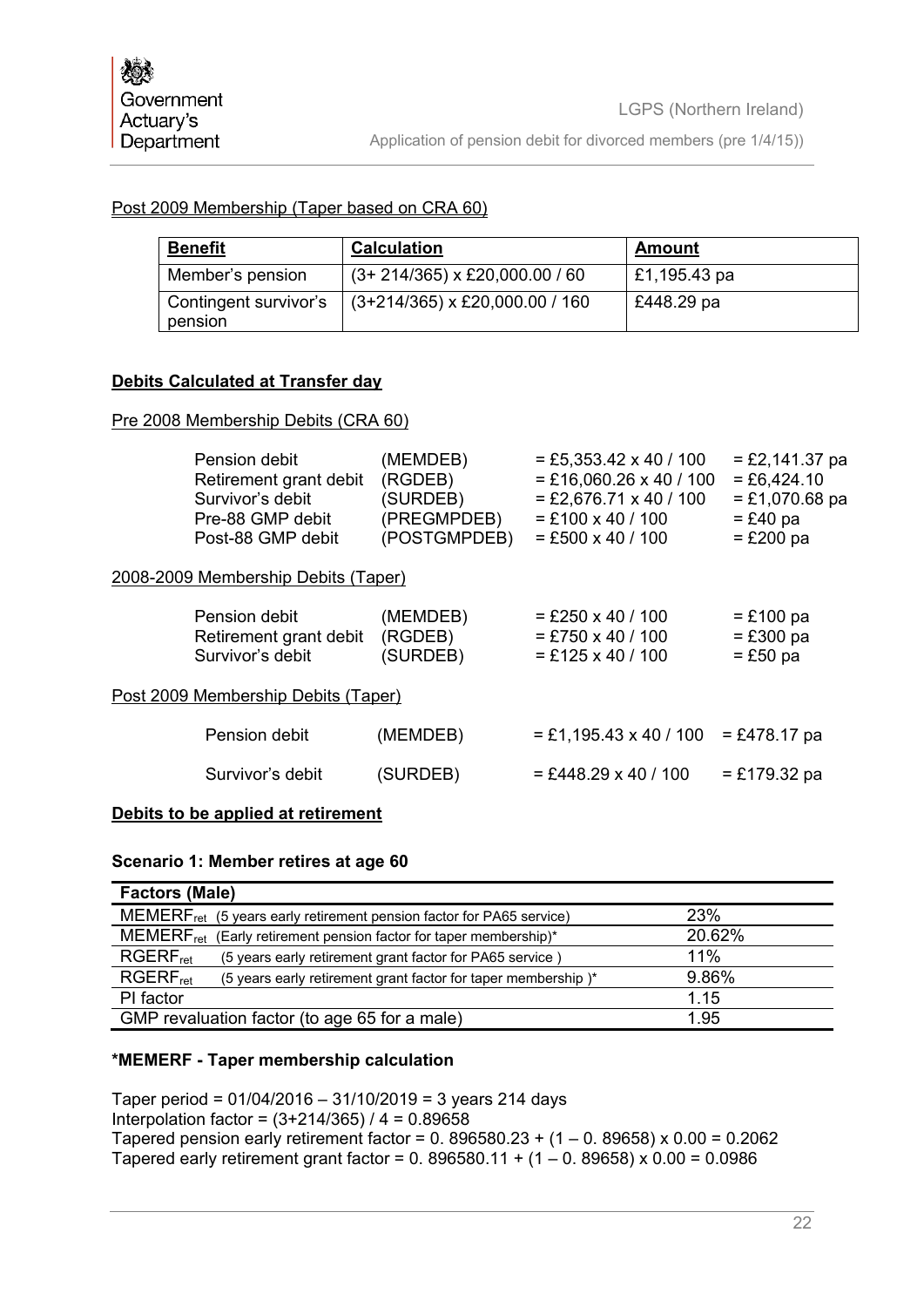#### Pre 2008 Membership (CRA60)

| Pension debit<br>Retirement grant debit = £6,424.10 $\times$ 1.15<br>Survivor's debit | $=$ £2,141.37 $\times$ 1.15<br>$= £1,070.68 \times 1.15$ |        | $=$ £2,462.58 pa<br>$= £7,387.72$<br>$= £1,231.28$ pa |
|---------------------------------------------------------------------------------------|----------------------------------------------------------|--------|-------------------------------------------------------|
| Pre-88 GMP debit**                                                                    | $= £40.00$                                               | x 1.95 | $= £78.00$ pa                                         |
| Post-88 GMP debit** = £200.00                                                         |                                                          | x 1.95 | $= £390.00$ pa                                        |

\*\*applicable from GMP pension age which is age 65 for a male

#### 2008-2009 Membership (PA65)

| Pension debit<br>Retirement grant<br>Survivor's debit | $= £100.00$<br>$= £300.00$<br>$= £50.00$ | $x 1.15 x (1 - 0.2062) = £91.29$ pa<br>$x 1.15 x (1 - 0.0986)$<br>x 1.15 | $= £310.98$ pa<br>$= £57.50$ pa |
|-------------------------------------------------------|------------------------------------------|--------------------------------------------------------------------------|---------------------------------|
| Post 2009 Membership (PA65)                           |                                          |                                                                          |                                 |
| Pension debit<br>Survivor's debit                     | $= £478.17$<br>$= £179.32$               | $x$ 1.15 $x$ (1 - 0.2062) = £436.51 pa<br>$x\,1.15$                      | $= £206.22$ pa                  |

#### **Scenario 2: Member retires at age 68**

| <b>Factors (Male)</b>                                                                 |        |  |  |  |
|---------------------------------------------------------------------------------------|--------|--|--|--|
| MEMLRF <sub>ret</sub> (late retirement pension factor applied over 1,095 days)        | 12.05% |  |  |  |
| <b>RGLRF</b> <sub>ret</sub><br>(late retirement grant factor applied over 1,095 days) | 1.10%  |  |  |  |
| PI factor                                                                             | 1.3    |  |  |  |
| Pre-88 GMP revaluation factor                                                         | $2.9*$ |  |  |  |
| Post-88 GMP revaluation factor                                                        | $3.2*$ |  |  |  |

\* Note that these revaluation rates are illustrative. For the purposes of this example, we have assumed that these revaluation rates include any statutory late retirement increases applicable to the pre and post 88 GMP for the period between the GMP payment age of 65 and age 68.

#### Pre 2008 Membership (CRA 60)

| Pension debit<br>Retirement grant debit = £6,424.10 $\times$ 1.3 $\times$ (1 + 0.0110)<br>Survivor's debit | $= £1,070.68 \times 1.3$   |                  | $=$ £2,141.37 $\times$ 1.3 $\times$ (1 + 0.1205)                               | $= £3,119.23$ pa<br>$=$ £8,443.19<br>$= £1,391.88$ pa |
|------------------------------------------------------------------------------------------------------------|----------------------------|------------------|--------------------------------------------------------------------------------|-------------------------------------------------------|
| Pre-88 GMP debit<br>Post-88 GMP debit                                                                      | $= £40.00$<br>$= £200.00$  | x 2.9<br>$x$ 3.2 |                                                                                | $= £116.00$ pa<br>$= £640.00$ pa                      |
| 2008-2009 Membership (Taper)<br>Pension debit<br>Retirement grant                                          | $= £100.00$<br>$= £300.00$ |                  | $x 1.3$ $x (1 + 0.1205) = £145.67$ pa<br>$x 1.3$ $x (1 + 0.0110) = £394.29$ pa |                                                       |
| Survivor's debit                                                                                           | $= £50.00$                 | $x$ 1.3          |                                                                                | $= £65.00$ pa                                         |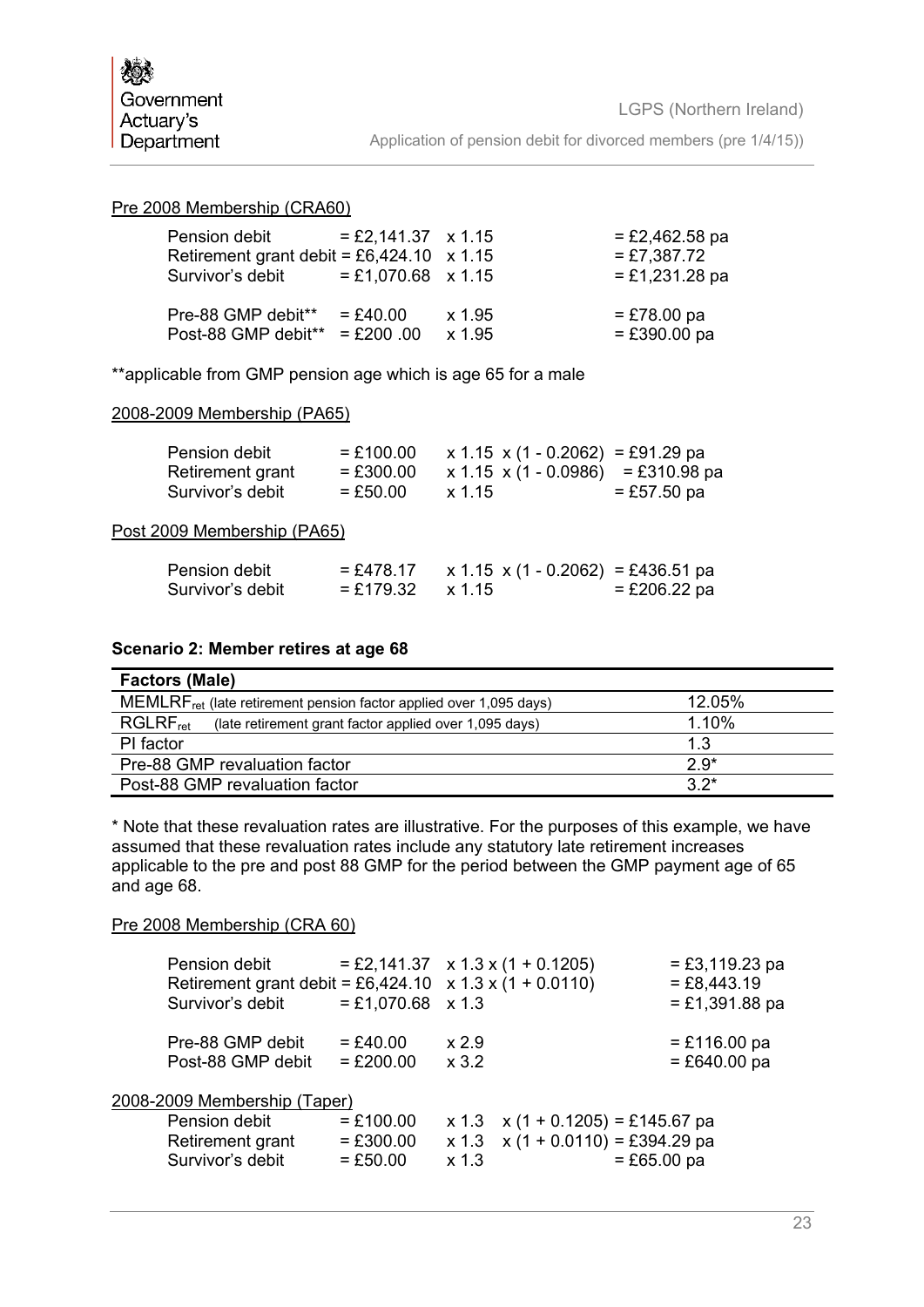| Pension debit    |                          | $=$ £478.17 x 1.3 x (1 + 0.1205) = £696.53 pa |
|------------------|--------------------------|-----------------------------------------------|
| Survivor's debit | $=$ £179.32 $\times$ 1.3 | $= £233.12$ pa                                |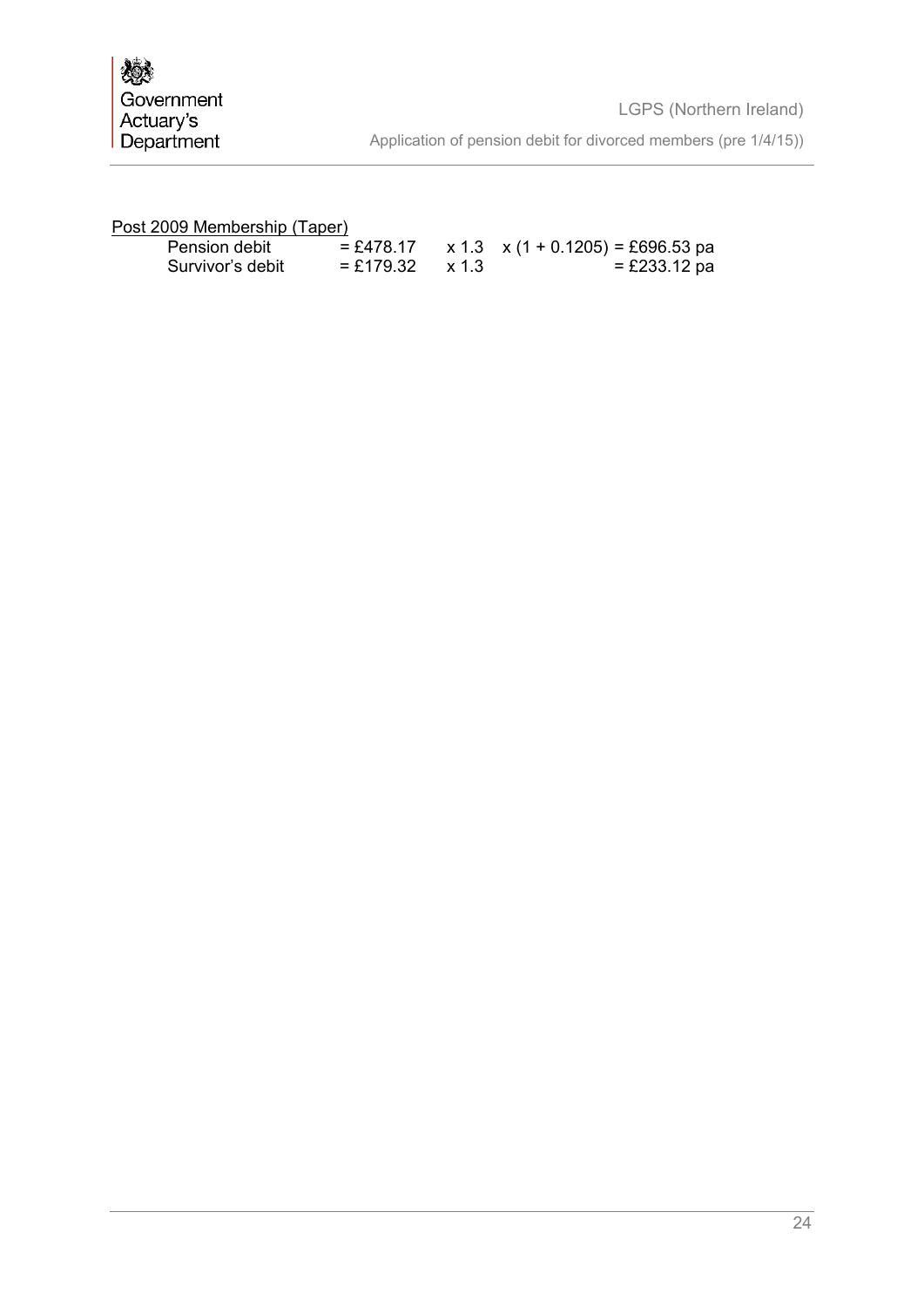## 4.3 **EXAMPLE 3: Debit Calculation for a deferred pensioner with only CRA pre-2008 service**

| Date of birth: | 1 August 1962 |
|----------------|---------------|
| Sex:           | Female        |
| CRA:           | 60            |

#### **Deferred benefits at exit**

| Member pension:    | £2,000 |
|--------------------|--------|
| Partner's pension: | £1,000 |
| Pre-88 GMP:        | nil    |
| Post-88 GMP:       | nil    |

Pension Increase factor from exit to Transfer day: 1.06

Appropriate Percentage specified in the pension sharing order = 40%

Pension at Transfer day = £2,000 x  $1.06 = \text{\textsterling}2,120$  pa Survivor's pension at Transfer day= £1,000 x 1.06 = £1,060 pa Retirement grant at Transfer day = 3 x £2,120 = £6,360

## **Debits Calculated at Transfer day**

#### CRA 60 Debits

| Pension debit          | (MEMDEB)     | $=$ £2,120.00 x 40 / 100 | $=$ £848.00 pa |
|------------------------|--------------|--------------------------|----------------|
| Retirement grant debit | (RGDEB)      | $=$ £6,360.00 x 40 / 100 | $=$ £2,544.00  |
| Survivor's debit       | (SURDEB)     | $=$ £1,060.00 x 40 / 100 | $=$ £424.00 pa |
| Pre-88 GMP debit       | (PREGMPDEB)  | $= £0 \times 40 / 100$   | $=$ £0 pa      |
| Post-88 GMP debit      | (POSTGMPDEB) | $= £0 \times 40 / 100$   | $= £0$ pa      |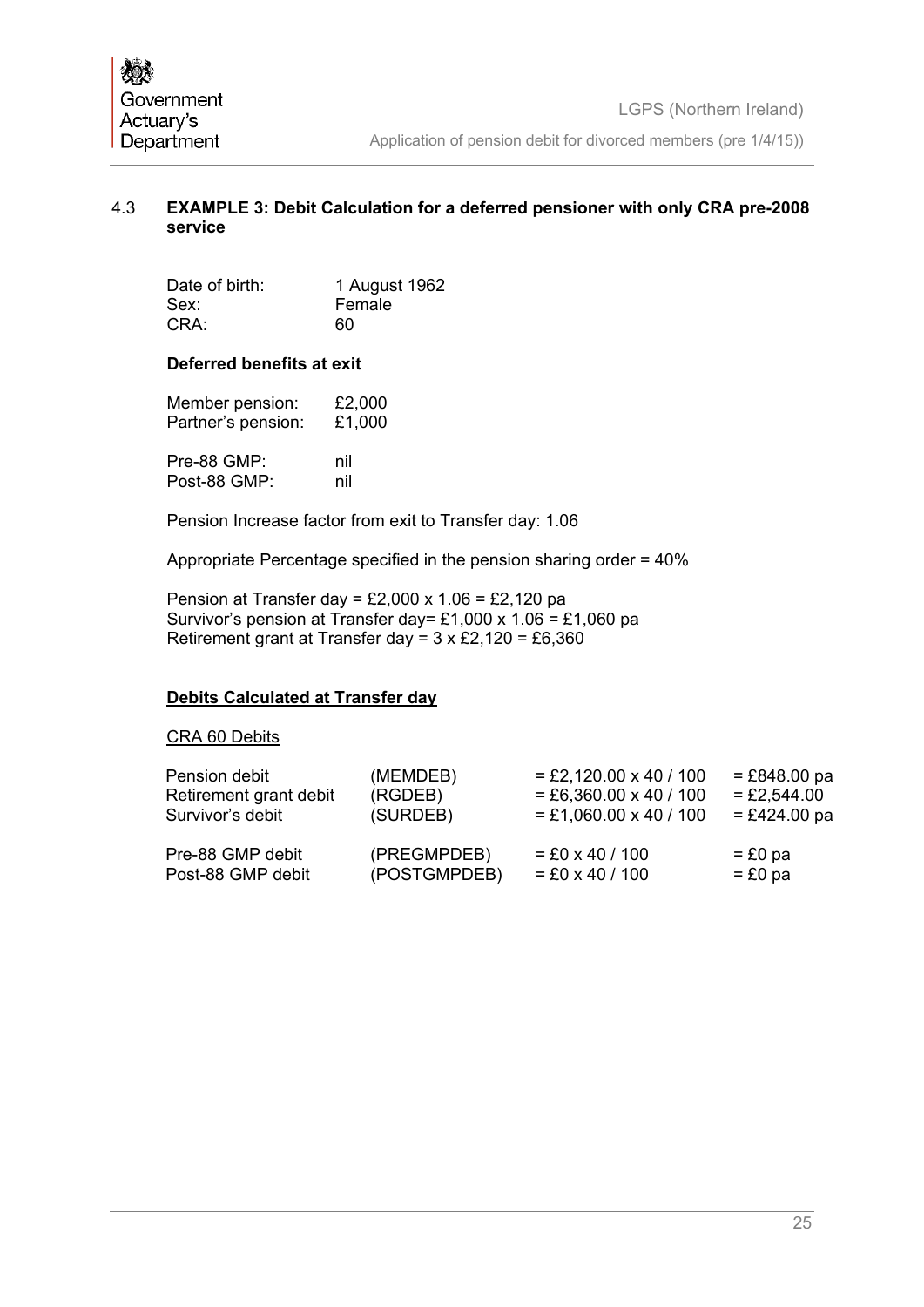## **Debits to be applied at retirement**

## **Scenario 1: Member retires at age 60**

| <b>Factors</b>                                                           |  |
|--------------------------------------------------------------------------|--|
| PI factor from Transfer day to age 60 (i.e. to April immediately before) |  |

#### CRA 60 membership

| Pension debit                                   | $=$ £848.00 | x 1 1 | $= £932.80$   |
|-------------------------------------------------|-------------|-------|---------------|
| Retirement grant debit = £2,544.00 $\times$ 1.1 |             |       | $=$ £2,798.40 |
| Survivor's debit                                | $=$ £424.00 | x 1.1 | $=$ £466.40   |

## **Scenario 2: Member retires at age 59**

| <b>Factors (Female)</b>                                                        |      |  |  |  |
|--------------------------------------------------------------------------------|------|--|--|--|
| MEMERF <sub>ret</sub> (1 year early retirement pension factor for CRA service) | 5%   |  |  |  |
| $RGERF_{ret}$<br>(1 year early retirement grant factor for CRA service)        | 2%   |  |  |  |
| PI factor from Transfer day to age 59 (i.e. to April immediately before)       | 1.06 |  |  |  |

## CRA 60 membership

| Pension debit                                                 | $= \pounds848.00$ | $x 1.06 x (1 - 0.05)$ | $= \pounds853.94$ |
|---------------------------------------------------------------|-------------------|-----------------------|-------------------|
| Retirement grant debit = £2,544.00 $\times$ 1.06 x (1 - 0.02) |                   |                       | $=$ £2,642.71     |
| Survivor's debit                                              | $=$ £424.00       | x 1.06                | $=$ £449.44       |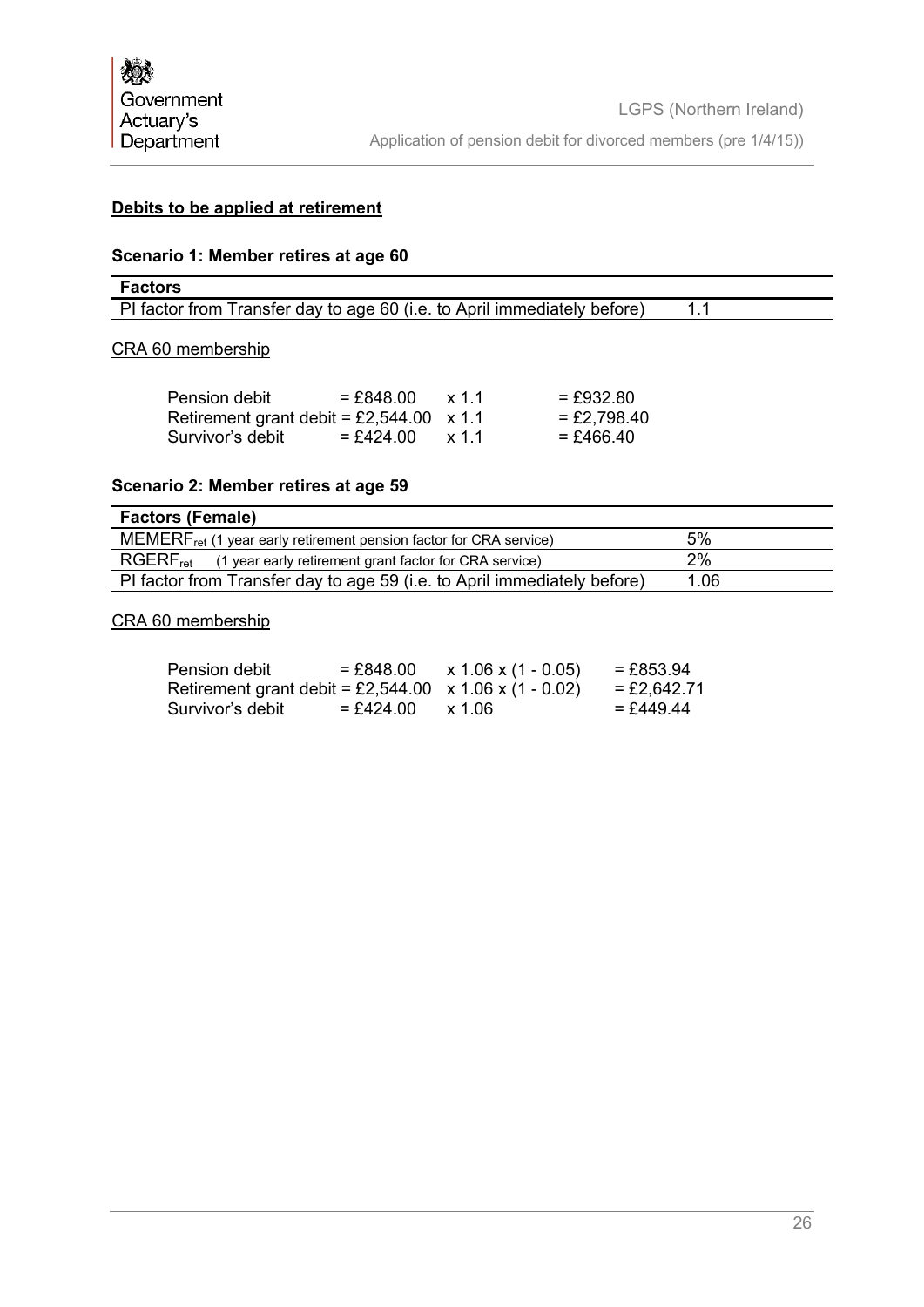## 4.4 **EXAMPLE 4: Debit calculation for a Pensioner (for divorce purposes only)**

## **Member data:**

| Date of birth:          | 1 October 1955 |
|-------------------------|----------------|
| Sex:                    | Male           |
| <b>Current Pension:</b> | £6,000         |
| Partner's Pension:      | £3,000         |
| Pre-88 GMP              | £80 pa         |
| Post-88 GMP             | £300 pa        |

Appropriate Percentage specified in the pension sharing order = 40%

| Pension debit                         | (MEMDEB)                    | $= \pounds 6,000.00 \times 40 / 100$            | $=$ £2,400.00 pa                |
|---------------------------------------|-----------------------------|-------------------------------------------------|---------------------------------|
| Survivor's debit                      | (SURDEB)                    | $=$ £3,000.00 x 40 / 100                        | $=$ £1,200.00 pa                |
| Pre-88 GMP debit<br>Post-88 GMP debit | (PREGMPDEB)<br>(POSTGMPDEB) | $=$ £80.00 x 40 / 100<br>$=$ £300.00 x 40 / 100 | $= £32.00$ pa<br>$= £120.00$ pa |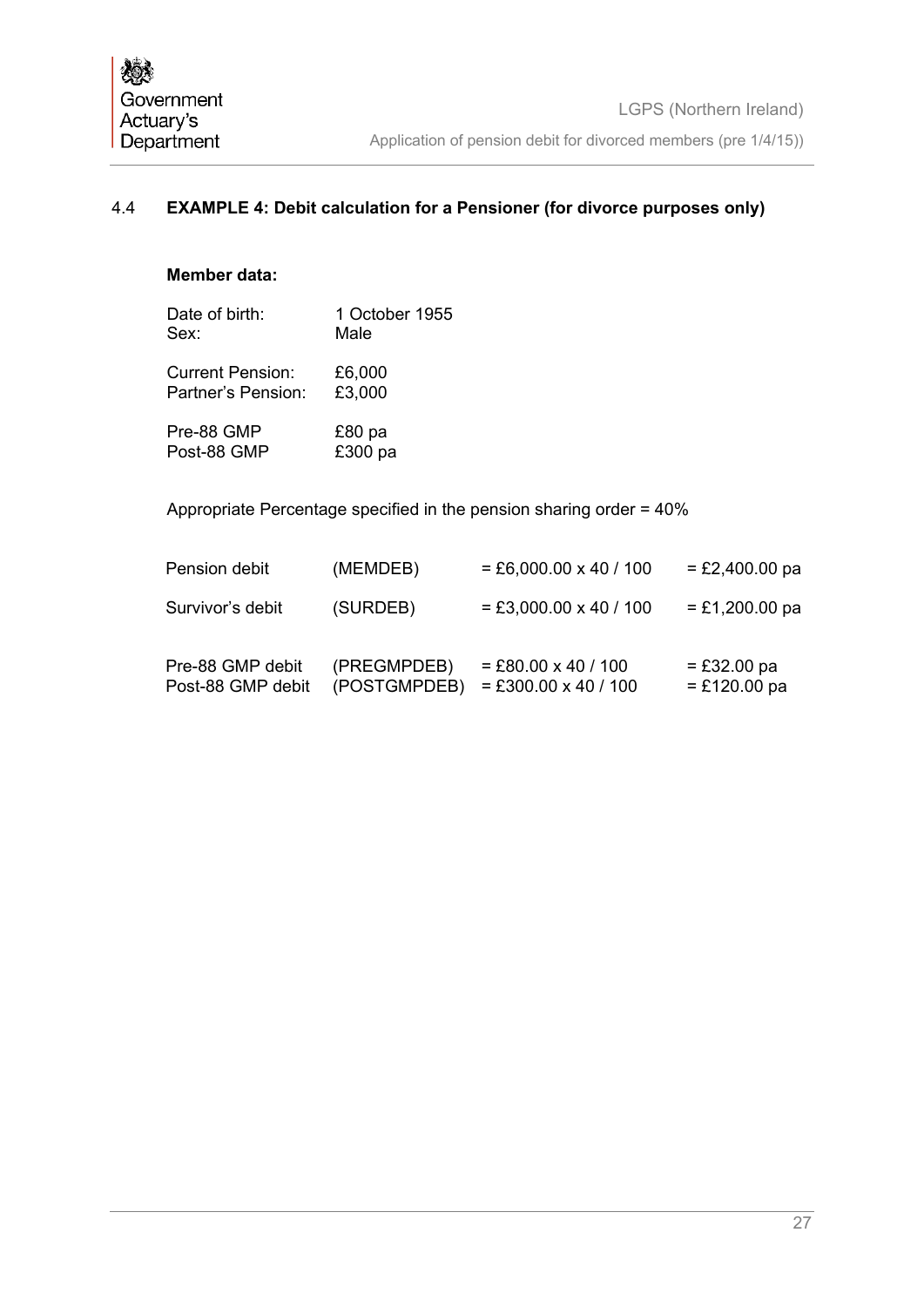## <span id="page-29-0"></span>**Appendix A: Assumptions underlying factors**

## **Financial assumptions**

| Nominal discount rate<br><b>CPI</b>                                   | 4.448%<br>2.00%                                                                                  |
|-----------------------------------------------------------------------|--------------------------------------------------------------------------------------------------|
| Real discount rate (in excess of CPI)                                 | 2.40%                                                                                            |
| <b>Mortality assumptions</b>                                          |                                                                                                  |
| Base mortality tables and adjustments – normal health                 | 103% of S2PMA (Males) and<br>97% of S2PFA (Females)<br>(as per 2016 valuation)                   |
| Base mortality tables and adjustments - ill health                    | 103% of S2IMA (Males) and<br>102% of S2IFA (Females)<br>(as per 2016 valuation)                  |
| Base mortality tables and adjustments – dependants                    | 103% of S2PMA (Males) and<br>97% of S2PFA (Females)<br>(as per 2016 valuation)                   |
| Future mortality improvement                                          | Based on ONS principal UK<br>population projections 2016                                         |
| Year of Use                                                           | 2020                                                                                             |
| <b>Other assumptions</b>                                              |                                                                                                  |
| Proportion of male members for unisex factors<br>Proportion partnered | 45%<br>N/A                                                                                       |
| Age difference between member<br>and partner                          | Males assumed 3 years<br>older than partner. Females<br>assumed 3 years younger<br>than partner. |
| Allowance for commutation                                             | Nil except for mandatory<br>lump sum cases                                                       |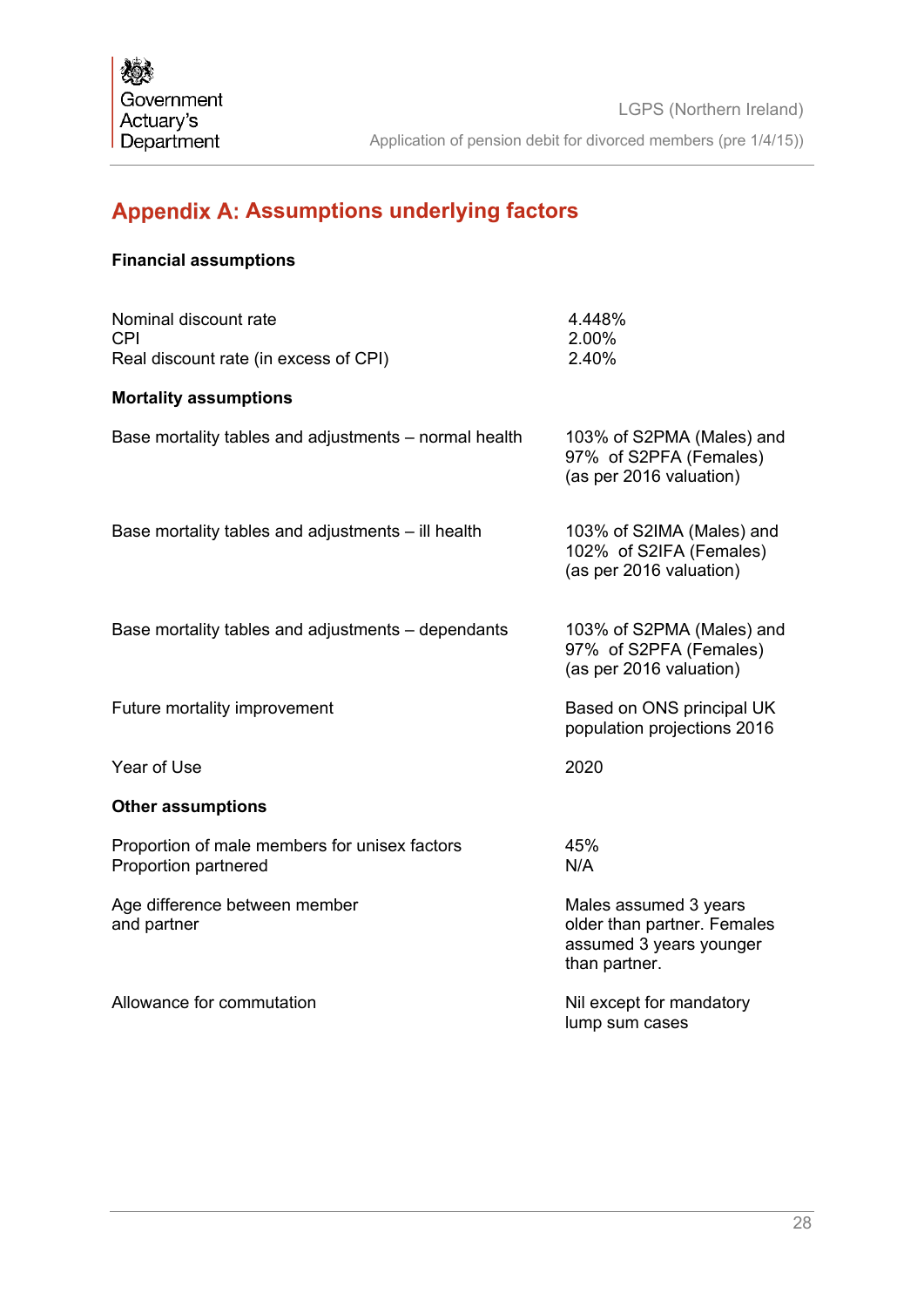## <span id="page-30-0"></span>Appendix B: Reduction to pension debits on early retirement in ill **health**

## **Table A (Table 314 in consolidated factors workbook): Reduction to pension and retirement grant debits on ill health retirement**

| <b>Years</b>    |                 | <b>Pension Reduction (%)</b> | <b>Retirement Grant</b> |
|-----------------|-----------------|------------------------------|-------------------------|
|                 | <b>Males</b>    | <b>Females</b>               | <b>Reduction</b>        |
| <b>Early</b>    |                 |                              |                         |
|                 |                 |                              | <b>All Members %</b>    |
| $\mathbf 0$     | $\mathbf 0$     | $\mathbf 0$                  | $\mathbf 0$             |
| $\overline{1}$  | $6\phantom{1}$  | $6\phantom{1}6$              | $\overline{2}$          |
| $\overline{2}$  | $\overline{11}$ | 11                           | $\overline{5}$          |
| $\overline{3}$  | 16              | 16                           | $\overline{7}$          |
| $\overline{4}$  | 20              | 20                           | $\overline{9}$          |
| 5               | 24              | 24                           | 11                      |
| 6               | 28              | 28                           | 13                      |
| $\overline{7}$  | $\overline{32}$ | 32                           | 15                      |
| 8               | 35              | 35                           | 17                      |
| $\overline{9}$  | 38              | 38                           | 19                      |
| 10              | 41              | 41                           | 21                      |
| 11              | 44              | 44                           | 23                      |
| 12              | 46              | 46                           | 25                      |
| 13              | 49              | 49                           | 27                      |
| 14              | 51              | 51                           | 28                      |
| $\overline{15}$ | 53              | 53                           | 30                      |
| 16              | 55              | 55                           | 32                      |
| $\overline{17}$ | $\overline{57}$ | 57                           | 33                      |
| 18              | 58              | 58                           | 35                      |
| 19              | 60              | 60                           | 36                      |
| 20              | 62              | 62                           | 38                      |
| 21              | 63              | 63                           | 39                      |
| 22              | 64              | 64                           | 41                      |
| 23              | 66              | 66                           | 42                      |
| 24              | 67              | 67                           | 43                      |
| 25              | 68              | 68                           | 45                      |
| 26              | 69              | 69                           | 46                      |
| 27              | 70              | 70                           | 47                      |
| 28              | 71              | 71                           | 49                      |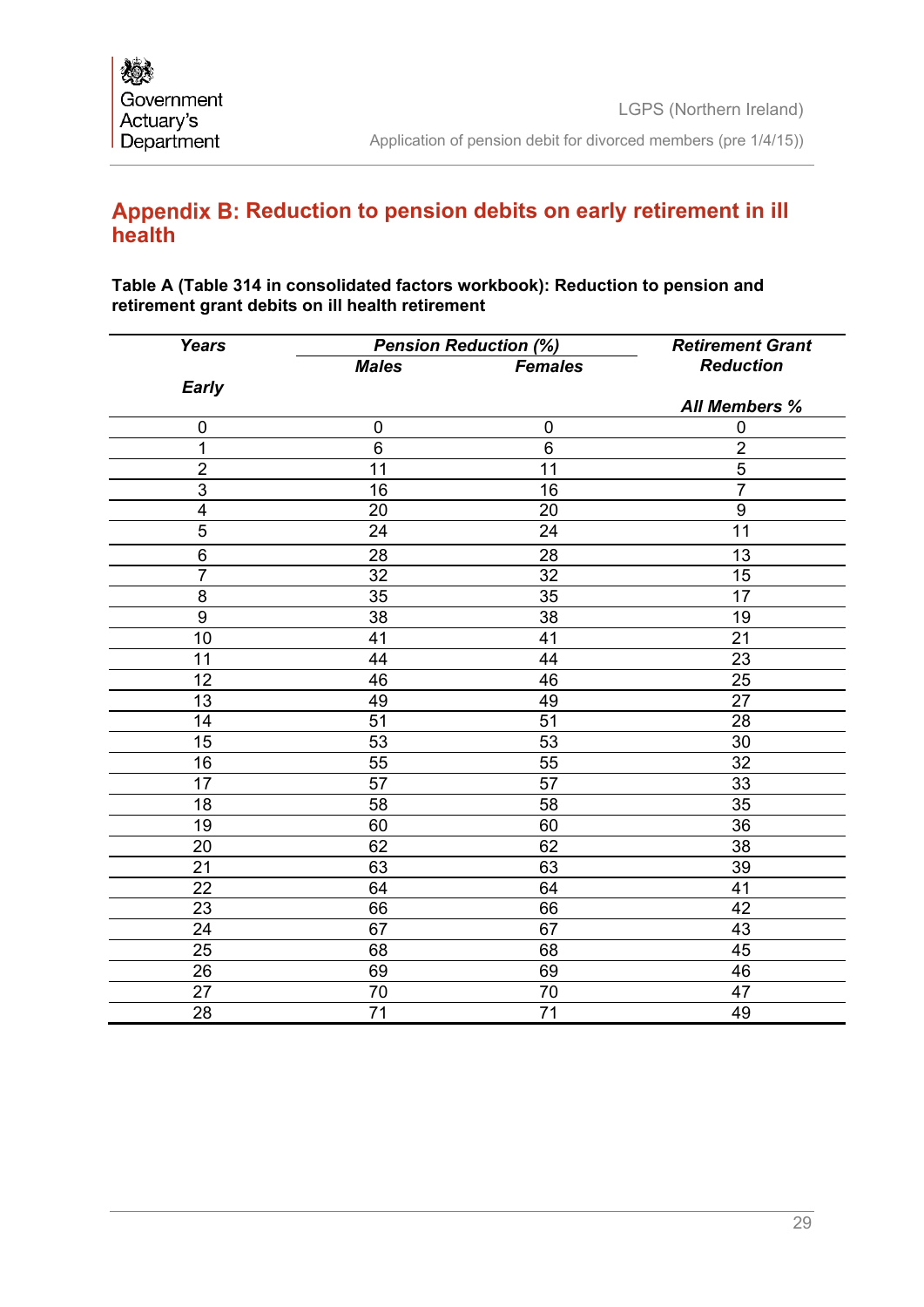#### **Table A (Table 314 in consolidated factors workbook): Reduction to pension and retirement grant debits on ill health retirement - continued**

| <b>Years</b> | <b>Pension Reduction (%)</b> |                | <b>Retirement Grant</b>                  |
|--------------|------------------------------|----------------|------------------------------------------|
| <b>Early</b> | <b>Males</b>                 | <b>Females</b> | <b>Reduction</b><br><b>All Members %</b> |
| 29           | 72                           | 72             | 50                                       |
| 30           | 73                           | 73             | 51                                       |
| 31           | 74                           | 74             | 52                                       |
| 32           | 75                           | 75             | 53                                       |
| 33           | 76                           | 76             | 54                                       |
| 34           | 77                           | 77             | 55                                       |
| 35           | 78                           | 78             | 56                                       |
| 36           | 78                           | 78             | 57                                       |
| 37           | 79                           | 79             | 58                                       |
| 38           | 80                           | 80             | 59                                       |
| 39           | 80                           | 80             | 60                                       |
| 40           | 81                           | 81             | 61                                       |
| 41           | 81                           | 81             | 62                                       |
| 42           | 82                           | 82             | 63                                       |
| 43           | 83                           | 83             | 64                                       |
| 44           | 83                           | 83             | 65                                       |
| 45           | 84                           | 84             | 66                                       |

#### Notes:

- (1) The number of *Years Early* is the period between the dates (i) and (ii) below, where:
	- (i) is the date of the member's ill health early retirement.
		- (ii) is the date (or dates) on which the member would have been entitled to unreduced benefits **without** employer consent on normal retirement- i.e. CRA (between 60 and 65) or PA65, depending on the membership being considered.
- (2) Practitioners may need to refer to this table twice (with different values of *Years Early*) when preparing calculations. If tapered factors are required they are derived from these two sets of factors.
- (3) If the date in  $(1)(i)$  is later than the date in  $(1)(ii)$ , then it should be clear that no reductions are to be applied (to the relevant part of the membership under consideration, if applicable).
- (4) Where the number of *Years Early* is not an integer number, the reduction factors from the table should be interpolated for part years.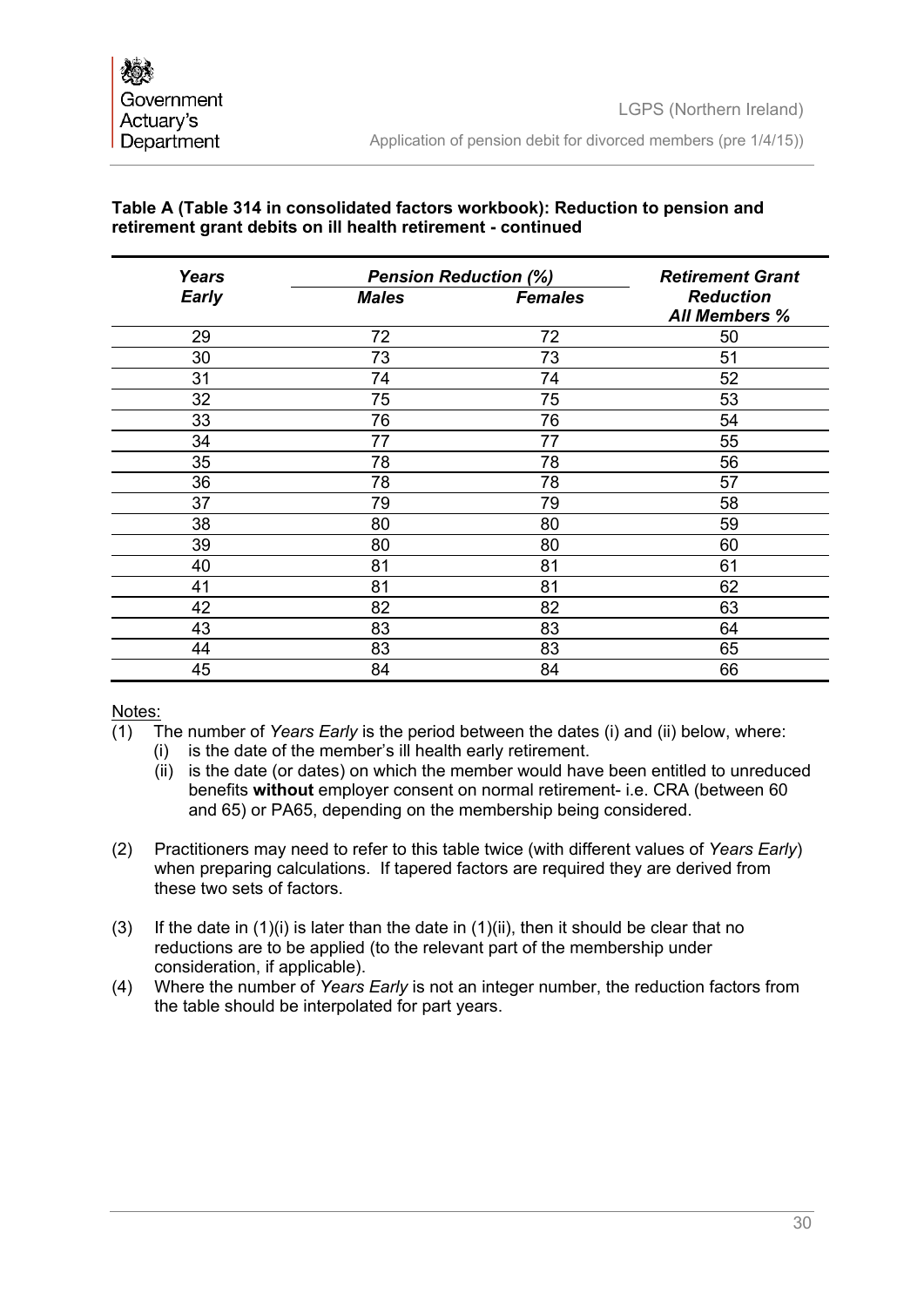## <span id="page-32-0"></span>Appendix C: Reduction to pension and retirement grant debits on **early retirement in normal health**

## **Table B (Table 315 in consolidated factors workbook): Reduction to pension and retirement grant debits on normal health early retirement**

| <b>Years</b> | <b>Pension Reduction (%)</b> |                | <b>Retirement Grant</b>                  |
|--------------|------------------------------|----------------|------------------------------------------|
| <b>Early</b> | <b>Males</b>                 | <b>Females</b> | <b>Reduction</b><br><b>All Members %</b> |
|              |                              |                |                                          |
|              | 5                            | 5              | ⌒                                        |
| າ            | 10                           | 10             | 5                                        |
| ◠            | 15                           | 15             |                                          |
|              | 19                           | 19             |                                          |
| 5            | 23                           | 23             |                                          |
| 6            | 26                           | 26             | 13                                       |
|              | 30                           | 30             | 15                                       |
| 8            | 33                           | 33             |                                          |
| 9            | 36                           | 36             | 19                                       |
|              | 38                           | 38             | 21                                       |

## Notes:

- (1) The number of *Years Early* is the period between the dates (i) and (ii) below, where:
	- (i) is the date of the member's (voluntary or involuntary) early retirement.
		- (ii) is the date (or dates) on which the member would be entitled to unreduced benefits **without** employer consent – i.e. CRA (between 60 and 65) or PA65, depending on the membership being considered. Please note that this is different to the definition for the member's early retirement factors as described in the latest version of Government Actuary's Department guidance note on early retirement, since a reduction is applied to pension debits taken before age 60 even if the rule of 85 is satisfied before age 60.
- (2) Practitioners may need to refer to this table twice (with different values of *Years Early*) when preparing calculations. If tapered factors are required they are derived from these two sets of factors.
- (3) If the date in  $(1)(i)$  is later than the date in  $(1)(ii)$ , then it should be clear that no reductions are to be applied (to the relevant part of the membership under consideration, if applicable).
- (4) Where the number of *Years Early* is not an integer number, the reduction factors from the table should be interpolated for part years.